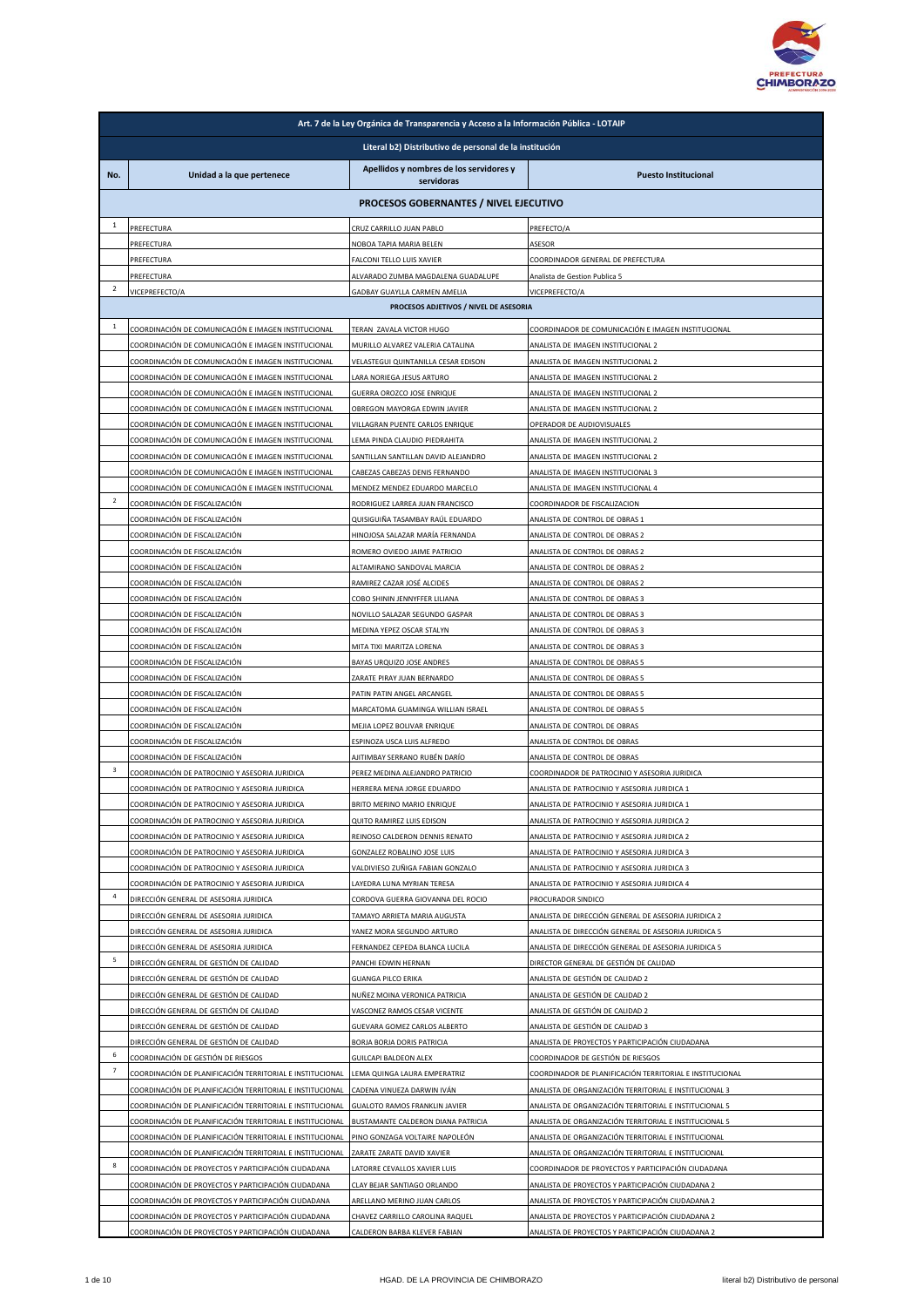

|                | Art. 7 de la Ley Orgánica de Transparencia y Acceso a la Información Pública - LOTAIP                                                                                                       |                                                                         |                                                                                                                                                |  |  |
|----------------|---------------------------------------------------------------------------------------------------------------------------------------------------------------------------------------------|-------------------------------------------------------------------------|------------------------------------------------------------------------------------------------------------------------------------------------|--|--|
|                | Literal b2) Distributivo de personal de la institución                                                                                                                                      |                                                                         |                                                                                                                                                |  |  |
| No.            | Unidad a la que pertenece                                                                                                                                                                   | Apellidos y nombres de los servidores y<br>servidoras                   | <b>Puesto Institucional</b>                                                                                                                    |  |  |
|                | COORDINACIÓN DE PROYECTOS Y PARTICIPACIÓN CIUDADANA                                                                                                                                         | DEL PINO ACEVEDO HILDA ALEJANDRA                                        | ANALISTA DE PROYECTOS Y PARTICIPACIÓN CIUDADANA 2                                                                                              |  |  |
|                | COORDINACIÓN DE PROYECTOS Y PARTICIPACIÓN CIUDADANA                                                                                                                                         | GALARZA SAÑAY MELINA VIVIANA                                            | ANALISTA DE PROYECTOS Y PARTICIPACIÓN CIUDADANA 2                                                                                              |  |  |
|                | COORDINACIÓN DE PROYECTOS Y PARTICIPACIÓN CIUDADANA                                                                                                                                         | SALAS ROBALINO KARINA MONSERRATH                                        | ANALISTA DE PROYECTOS Y PARTICIPACIÓN CIUDADANA 2                                                                                              |  |  |
|                | COORDINACIÓN DE PROYECTOS Y PARTICIPACIÓN CIUDADANA                                                                                                                                         | ROMERO FERNANDEZ MAYRA PATRICIA                                         | ANALISTA DE PROYECTOS Y PARTICIPACIÓN CIUDADANA 3                                                                                              |  |  |
|                | COORDINACIÓN DE PROYECTOS Y PARTICIPACIÓN CIUDADANA<br>COORDINACIÓN DE PROYECTOS Y PARTICIPACIÓN CIUDADANA                                                                                  | AMORES GRANDES FERNANDO SANTIAGO<br>REATEGUI SALAZAR KAREN ESTHEFANIA   | ANALISTA DE PROYECTOS Y PARTICIPACIÓN CIUDADANA 4<br>ANALISTA DE PROYECTOS Y PARTICIPACIÓN CIUDADANA 5                                         |  |  |
|                | COORDINACIÓN DE PROYECTOS Y PARTICIPACIÓN CIUDADANA                                                                                                                                         | DAMIAN AUCANCELA EDGAR ARMANDO                                          | ANALISTA DE PROYECTOS Y PARTICIPACIÓN CIUDADANA                                                                                                |  |  |
| 9              | DIRECCIÓN GENERAL DE PLANIFICACIÓN                                                                                                                                                          | RIOS PALACIOS ROBERTH VINICIO                                           | DIRECTOR GENERAL DE PLANIFICACIÓN                                                                                                              |  |  |
|                |                                                                                                                                                                                             | PROCESOS SUSTANTIVOS / NIVEL DE OPERATIVO                               |                                                                                                                                                |  |  |
| $\mathbf{1}$   | COORDINACIÓN DE FOMENTO AGROPECUARIO<br>COORDINACIÓN DE FOMENTO AGROPECUARIO                                                                                                                | CHECA MONTENEGRO NELSON XAVIER<br>AGUIAR NOVILLO EMILIO JAVIER          | COORDINADOR DE FOMENTO AGROPECUARIO<br>ANALISTA DE FOMENTO AGROPECUARIO 2                                                                      |  |  |
|                | COORDINACIÓN DE FOMENTO AGROPECUARIO                                                                                                                                                        | CADENA VINUEZA ANITA AUXILIADORA                                        | ANALISTA DE FOMENTO AGROPECUARIO 2                                                                                                             |  |  |
|                | COORDINACIÓN DE FOMENTO AGROPECUARIO                                                                                                                                                        | PATIÑO CHICAIZA JOSE LUIS                                               | ANALISTA DE FOMENTO AGROPECUARIO 2                                                                                                             |  |  |
|                | COORDINACIÓN DE FOMENTO AGROPECUARIO                                                                                                                                                        | PILCO INCA JULIO HERNAN                                                 | ANALISTA DE FOMENTO AGROPECUARIO 2                                                                                                             |  |  |
|                | COORDINACIÓN DE FOMENTO AGROPECUARIO                                                                                                                                                        | ANDRADE ULLOA DANNY GUILLERMO                                           | ANALISTA DE FOMENTO AGROPECUARIO 2                                                                                                             |  |  |
|                | COORDINACIÓN DE FOMENTO AGROPECUARIO<br>COORDINACIÓN DE FOMENTO AGROPECUARIO                                                                                                                | BUÑAY MAYALICA DALTON EDUARDO<br>PACA AGUALSACA MARCO VINICIO           | ANALISTA DE FOMENTO AGROPECUARIO 2<br>ANALISTA DE FOMENTO AGROPECUARIO 2                                                                       |  |  |
|                | COORDINACIÓN DE FOMENTO AGROPECUARIO                                                                                                                                                        | OLEAS MANCERO HERNAN PATRICIO                                           | ANALISTA DE FOMENTO AGROPECUARIO 2                                                                                                             |  |  |
|                | COORDINACIÓN DE FOMENTO AGROPECUARIO                                                                                                                                                        | MEDINA BARRIGA LEONARDO JOSE                                            | ANALISTA DE FOMENTO AGROPECUARIO 2                                                                                                             |  |  |
|                | COORDINACIÓN DE FOMENTO AGROPECUARIO                                                                                                                                                        | MORALES CHASI LADY MARIBEL                                              | ANALISTA DE FOMENTO AGROPECUARIO 2                                                                                                             |  |  |
|                | COORDINACIÓN DE FOMENTO AGROPECUARIO<br>COORDINACIÓN DE FOMENTO AGROPECUARIO                                                                                                                | GUILCAPI BALDEON DANNY IVAN                                             | ANALISTA DE FOMENTO AGROPECUARIO 2<br>ANALISTA DE FOMENTO AGROPECUARIO 2                                                                       |  |  |
|                | COORDINACIÓN DE FOMENTO AGROPECUARIO                                                                                                                                                        | REA CABEZAS NARIA TERESA<br>OLEAS ORDOÑEZ KAREN ELIANA                  | ANALISTA DE FOMENTO AGROPECUARIO 2                                                                                                             |  |  |
|                | COORDINACIÓN DE FOMENTO AGROPECUARIO                                                                                                                                                        | ARCOS PONTON DIEGO DAVID                                                | ANALISTA DE FOMENTO AGROPECUARIO 2                                                                                                             |  |  |
|                | COORDINACIÓN DE FOMENTO AGROPECUARIO                                                                                                                                                        | YUQUILEMA ALLIAICA DIEGO ARMANDO                                        | ANALISTA DE FOMENTO AGROPECUARIO 2                                                                                                             |  |  |
|                | COORDINACIÓN DE FOMENTO AGROPECUARIO                                                                                                                                                        | LOVATO VALLEJO JUAN PABLO                                               | ANALISTA DE FOMENTO AGROPECUARIO 2                                                                                                             |  |  |
|                | COORDINACIÓN DE FOMENTO AGROPECUARIO                                                                                                                                                        | ORTEGA MOROCHO CRISTINA MISHELLE                                        | ANALISTA DE FOMENTO AGROPECUARIO 2                                                                                                             |  |  |
|                | COORDINACIÓN DE FOMENTO AGROPECUARIO<br>COORDINACIÓN DE FOMENTO AGROPECUARIO                                                                                                                | PAGALO HUEBLA MARÍA JOSEFINA<br>GUANOLEMA CEPEDA ALEJANDRO              | ANALISTA DE FOMENTO AGROPECUARIO 3<br>ANALISTA DE FOMENTO AGROPECUARIO 3                                                                       |  |  |
|                | COORDINACIÓN DE FOMENTO AGROPECUARIO                                                                                                                                                        | LOPEZ VILLA LUIS SALVADOR                                               | ANALISTA DE FOMENTO AGROPECUARIO 5                                                                                                             |  |  |
| $\overline{2}$ | COORDINACIÓN DE GESTIÓN EMPRESARIAL, EMPRENDIMIENTO Y COULLOA PEÑAFIEL LUISA DEL CARMEN                                                                                                     |                                                                         | COORDINADOR DE GESTIÓN EMPRESARIAL, EMPRENDIMIENTO Y COMERCIALIZACIÓN                                                                          |  |  |
|                | COORDINACIÓN DE GESTIÓN EMPRESARIAL, EMPRENDIMIENTO Y COGUALAN GUALAN SAMUEL                                                                                                                |                                                                         | PROMOTOR DE GESTIÓN EMPRESARIAL                                                                                                                |  |  |
|                | COORDINACIÓN DE GESTIÓN EMPRESARIAL, EMPRENDIMIENTO Y COSANI PAGUAY ANTHONY ALEXANDER                                                                                                       |                                                                         | ANALISTA DE GESTIÓN EMPRESARIAL, EMPRENDIMIENTOS Y COMERCIALIZACIÓN 2                                                                          |  |  |
|                | COORDINACIÓN DE GESTIÓN EMPRESARIAL, EMPRENDIMIENTO Y CO CABEZAS HERNANDEZ DANIELA ESTEFANIA<br>COORDINACIÓN DE GESTIÓN EMPRESARIAL, EMPRENDIMIENTO Y COGALLEGOS RODRIGUEZ PATRICIO ANTONIO |                                                                         | ANALISTA DE GESTIÓN EMPRESARIAL, EMPRENDIMIENTOS Y COMERCIALIZACIÓN 2<br>ANALISTA DE GESTIÓN EMPRESARIAL, EMPRENDIMIENTOS Y COMERCIALIZACIÓN 2 |  |  |
|                | COORDINACIÓN DE GESTIÓN EMPRESARIAL, EMPRENDIMIENTO Y COCHIMBO APUGLLON MANUEL MESIAS                                                                                                       |                                                                         | ANALISTA DE GESTIÓN EMPRESARIAL, EMPRENDIMIENTOS Y COMERCIALIZACIÓN 2                                                                          |  |  |
|                | COORDINACIÓN DE GESTIÓN EMPRESARIAL, EMPRENDIMIENTO Y COTAPIA BUSTAMANTE RUTH JAQUELINE                                                                                                     |                                                                         | ANALISTA DE GESTIÓN EMPRESARIAL. EMPRENDIMIENTOS Y COMERCIALIZACIÓN 2                                                                          |  |  |
|                | COORDINACIÓN DE GESTIÓN EMPRESARIAL, EMPRENDIMIENTO Y COFERNANDEZ WILCAPI VICTOR HUGO<br>COORDINACIÓN DE GESTIÓN EMPRESARIAL, EMPRENDIMIENTO Y COBRITO CHAPALBAY PEDRO MARCELO              |                                                                         | ANALISTA DE GESTIÓN EMPRESARIAL, EMPRENDIMIENTOS Y COMERCIALIZACIÓN 2<br>ANALISTA DE GESTIÓN EMPRESARIAL, EMPRENDIMIENTOS Y COMERCIALIZACIÓN 2 |  |  |
|                |                                                                                                                                                                                             |                                                                         |                                                                                                                                                |  |  |
|                | COORDINACIÓN DE GESTIÓN EMPRESARIAL, EMPRENDIMIENTO Y COINCA GUERRERO VANESSA ESTEFANIA                                                                                                     |                                                                         | ANALISTA DE GESTIÓN EMPRESARIAL, EMPRENDIMIENTOS Y COMERCIALIZACIÓN 2                                                                          |  |  |
|                | COORDINACIÓN DE GESTIÓN EMPRESARIAL, EMPRENDIMIENTO Y COMORALES DURAN DARIO XAVIER                                                                                                          |                                                                         | ANALISTA DE GESTIÓN EMPRESARIAL, EMPRENDIMIENTOS Y COMERCIALIZACIÓN 2                                                                          |  |  |
|                | COORDINACIÓN DE GESTIÓN EMPRESARIAL, EMPRENDIMIENTO Y CO CURICAMA CAIZA JAIME JUAN                                                                                                          |                                                                         | PROMOTOR DE GESTIÓN EMPRESARIAL 2                                                                                                              |  |  |
| 3              | DIRECCIÓN GENERAL DE FOMENTO PRODUCTIVO                                                                                                                                                     | CAMPOS COLLAGUAZO EDISON FERNANDO                                       | DIRECTOR GENERAL DE FOMENTO PRODUCTIVO                                                                                                         |  |  |
|                | DIRECCIÓN GENERAL DE FOMENTO PRODUCTIVO<br>DIRECCIÓN GENERAL DE FOMENTO PRODUCTIVO                                                                                                          | PADILLA USCA GABRIELA FERNANDA<br>JQUILLAS VELA ERIKA PATRICIA          | ASISTENTE DE DIRECCIÓN GENERAL ADMINISTRATIVA 4<br>ANALISTA DE GESTIÓN EMPRESARIAL, EMPRENDIMIENTOS Y COMERCIALIZACIÓN 2                       |  |  |
| 4              | COORDINACIÓN DE CONSERVACIÓN DE RECURSOS NATURALES                                                                                                                                          | CHINLLE SINALUISA CARLOS GABRIEL                                        | PROMOTOR DE RECURSOS NATURALES                                                                                                                 |  |  |
|                | COORDINACIÓN DE CONSERVACIÓN DE RECURSOS NATURALES                                                                                                                                          | ARAMILLO ROMERO SAULO RICARDO                                           | COORDINADOR DE CONSERVACIÓN DE RECURSOS NATURALES                                                                                              |  |  |
|                | COORDINACIÓN DE CONSERVACIÓN DE RECURSOS NATURALES                                                                                                                                          | SARMIENTO LARA GABRIELA ALEXANDRA                                       | ANALISTA DE CONSERVACIÓN DE RECURSOS NATURALES 2                                                                                               |  |  |
|                | COORDINACIÓN DE CONSERVACIÓN DE RECURSOS NATURALES                                                                                                                                          | OSORIO PILLAJO DANNY JAVIER                                             | ANALISTA DE CONSERVACIÓN DE RECURSOS NATURALES 2                                                                                               |  |  |
|                | COORDINACIÓN DE CONSERVACIÓN DE RECURSOS NATURALES<br>COORDINACIÓN DE CONSERVACIÓN DE RECURSOS NATURALES                                                                                    | HARO ARRIETA WILFRIDO EFRAIN<br>MUÑOZ AVENDAÑO ROSA ELVIRA              | ANALISTA DE CONSERVACIÓN DE RECURSOS NATURALES 2<br>ANALISTA DE CONSERVACIÓN DE RECURSOS NATURALES 2                                           |  |  |
|                | COORDINACIÓN DE CONSERVACIÓN DE RECURSOS NATURALES                                                                                                                                          | LARA GRANIZO NIDIA LORENA                                               | ANALISTA DE CONSERVACIÓN DE RECURSOS NATURALES 2                                                                                               |  |  |
|                | COORDINACIÓN DE CONSERVACIÓN DE RECURSOS NATURALES                                                                                                                                          | VELASCO CORDERO JORGE SANTIAGO                                          | ANALISTA DE CONSERVACIÓN DE RECURSOS NATURALES 3                                                                                               |  |  |
| 5              | COORDINACIÓN DE CONTROL Y CALIDAD AMBIENTAL                                                                                                                                                 | <b>DISPONIBLE</b>                                                       | COORDINADOR DE CONTROL Y CALIDAD AMBIENTAL                                                                                                     |  |  |
|                | COORDINACIÓN DE CONTROL Y CALIDAD AMBIENTAL                                                                                                                                                 | RODRIGUEZ CALVA MONICA ELIZABETH                                        | ANALISTA DE CONTROL Y CALIDAD AMBIENTAL 2                                                                                                      |  |  |
| 6              | COORDINACIÓN DE CONTROL Y CALIDAD AMBIENTAL                                                                                                                                                 | HUILCAPI LOPEZ IVET JENNY                                               | ANALISTA DE CONTROL Y CALIDAD AMBIENTAL 2                                                                                                      |  |  |
|                | DIRECCIÓN GENERAL DE GESTIÓN AMBIENTAL<br>DIRECCIÓN GENERAL DE GESTIÓN AMBIENTAL                                                                                                            | SATAN CHUIZA MYRIAM ELIZABETH<br>RODRIGUEZ BALLADARES LISSETT ALEJANDRA | DIRECTOR GENERAL DE GESTIÓN AMBIENTAL<br>ANALISTA DE DIRECCIÓN GENERAL DE GESTIÓN AMBIENTAL 2                                                  |  |  |
| $\overline{7}$ | COORDINACIÓN DE DESARROLLO COMUNITARIO                                                                                                                                                      | IDROVO GUAMBO MONICA FERNANDA                                           | COORDINADOR DE DESARROLLO COMUNITARIO                                                                                                          |  |  |
|                | COORDINACIÓN DE DESARROLLO COMUNITARIO                                                                                                                                                      | MORALES SAMANIEGO JANNETH ALEXANDRA                                     | ANALISTA DE DESARROLLO COMUNITARIO 2                                                                                                           |  |  |
|                | COORDINACIÓN DE DESARROLLO COMUNITARIO                                                                                                                                                      | <b>GUAMAN GUALOTO DOLORES</b>                                           | ANALISTA DE DESARROLLO COMUNITARIO 2                                                                                                           |  |  |
|                | COORDINACIÓN DE DESARROLLO COMUNITARIO<br>COORDINACIÓN DE DESARROLLO COMUNITARIO                                                                                                            | TENESACA ALLAICA ZOILA<br>AJITIMBAY ZAMBRANO MARVIN SANTIAGO            | ANALISTA DE DESARROLLO COMUNITARIO 2<br>ANALISTA DE DIRECCIÓN GENERAL DE GESTIÓN SOCIAL E INTERCULTURALIDAD 3                                  |  |  |
|                | COORDINACIÓN DE DESARROLLO COMUNITARIO                                                                                                                                                      | CARRILLO SOLIS JESSICA ESTEFANIA                                        | ANALISTA DE DESARROLLO COMUNITARIO 5                                                                                                           |  |  |
|                | COORDINACIÓN DE DESARROLLO COMUNITARIO                                                                                                                                                      | TAPIA DELGADO MARÍA MARGARITA                                           | PROMOTOR DE DESARROLLO COMUNITARIO                                                                                                             |  |  |
| 8              | COORDINACIÓN DE INCLUSIÓN, INTERCULTURALIDAD Y GÉNERO                                                                                                                                       | FERNANDEZ CEPEDA ROSA ELENA                                             | COORDINADOR DE INCLUSIÓN, INTERCULTURALIDAD Y GÉNERO                                                                                           |  |  |
|                | COORDINACIÓN DE INCLUSIÓN, INTERCULTURALIDAD Y GÉNERO<br>COORDINACIÓN DE INCLUSIÓN, INTERCULTURALIDAD Y GÉNERO                                                                              | MESA SILVA LESLY YOMARA<br>NAVAS ZAMORA SANTIAGO ARMANDO                | ANALISTA DE INCLUSIÓN, INTERCULTURALIDAD Y GÉNERO 2<br>ANALISTA DE INCLUSIÓN, INTERCULTURALIDAD Y GÉNERO 2                                     |  |  |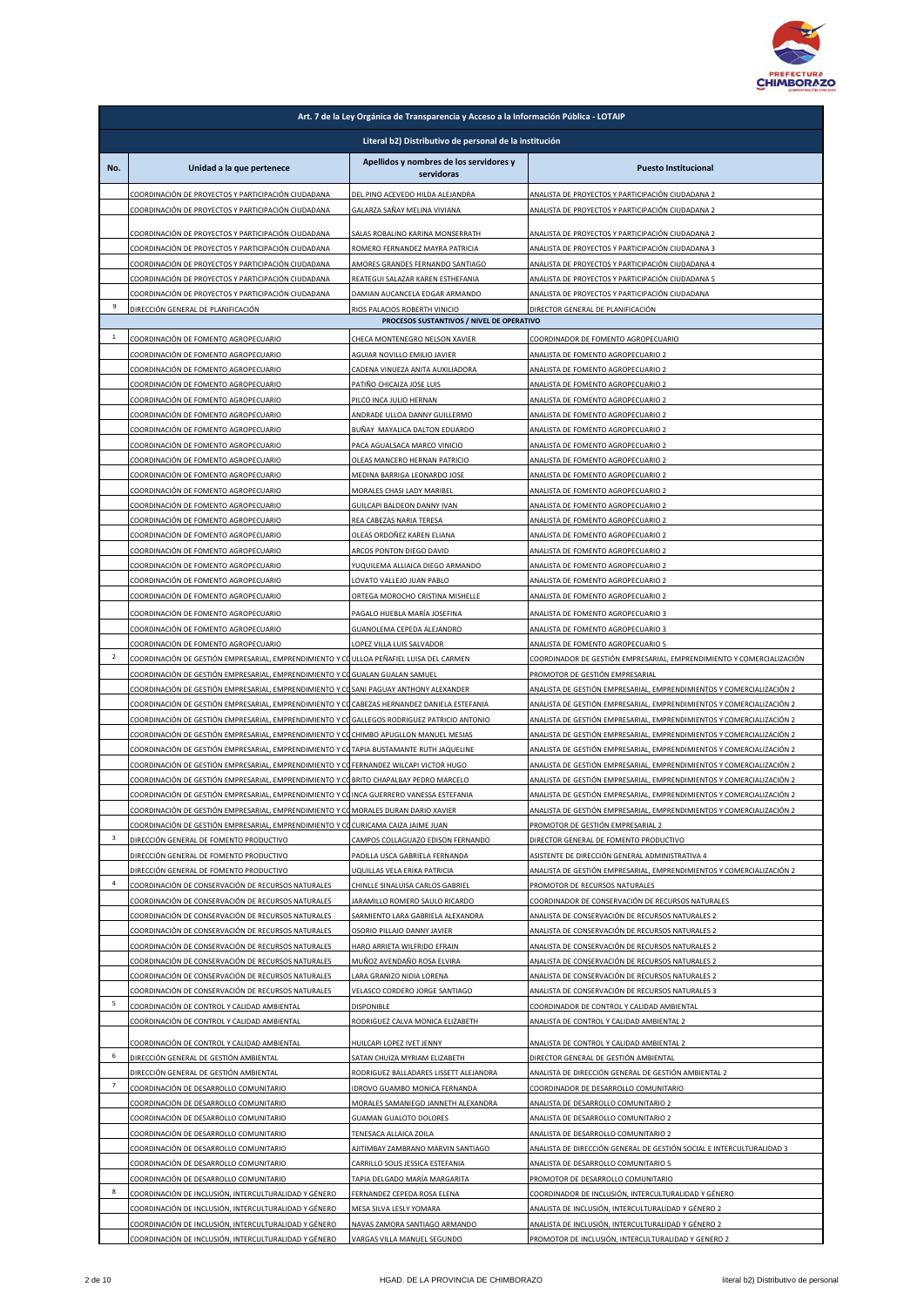

|              | Art. 7 de la Ley Orgánica de Transparencia y Acceso a la Información Pública - LOTAIP                                                                                              |                                                                         |                                                                                                                                      |  |
|--------------|------------------------------------------------------------------------------------------------------------------------------------------------------------------------------------|-------------------------------------------------------------------------|--------------------------------------------------------------------------------------------------------------------------------------|--|
|              | Literal b2) Distributivo de personal de la institución                                                                                                                             |                                                                         |                                                                                                                                      |  |
| No.          | Unidad a la que pertenece                                                                                                                                                          | Apellidos y nombres de los servidores y<br>servidoras                   | <b>Puesto Institucional</b>                                                                                                          |  |
|              | COORDINACIÓN DE INCLUSIÓN, INTERCULTURALIDAD Y GÉNERO                                                                                                                              | VACACELA PALA MARIA CARMEN                                              | PROMOTOR DE INCLUSIÓN, INTERCULTURALIDAD Y GENERO 2                                                                                  |  |
|              | COORDINACIÓN DE INCLUSIÓN, INTERCULTURALIDAD Y GÉNERO<br>COORDINACIÓN DE INCLUSIÓN, INTERCULTURALIDAD Y GÉNERO                                                                     | HUEBLA ATI ESTUARDO<br>PACA GUACHO SEGUNDO FELIX                        | PROMOTOR DE INCLUSIÓN, INTERCULTURALIDAD Y GENERO<br>PROMOTOR DE INCLUSIÓN, INTERCULTURALIDAD Y GENERO                               |  |
| 9            | DIRECCIÓN GENERAL DE GESTIÓN SOCIAL E INTERCULTURALIDAD                                                                                                                            | MANZANO MUÑOZ SANDRA ELIZABETH                                          | DIRECTOR GENERAL DE GESTIÓN SOCIAL E INTERCULTURALIDAD                                                                               |  |
|              | DIRECCIÓN GENERAL DE GESTIÓN SOCIAL E INTERCULTURALIDAD                                                                                                                            | TORRES CHAVEZ BRENDA ARACELY                                            | ANALISTA DE DIRECCIÓN GENERAL DE GESTIÓN SOCIAL E INTERCULTURALIDAD 3                                                                |  |
| 10           | DIRECCIÓN GENERAL DE GESTIÓN SOCIAL E INTERCULTURALIDAD                                                                                                                            | BASANTES PÉREZ CARMEN DEL ROCIO                                         | ASISTENTE DE DIRECCIÓN GENERAL ADMINISTRATIVA 3                                                                                      |  |
|              | COORDINACIÓN DE PROYECTOS DE OBRAS PÚBLICAS<br>COORDINACIÓN DE PROYECTOS DE OBRAS PÚBLICAS                                                                                         | PEÑA MORA ANTONIO FRANCISCO<br>MORENO YANEZ ANIBAL CRISTOBAL            | COORDINADOR DE PROYECTOS DE OBRAS PÚBLICAS<br>ASISTENTE DE DIRECCIÓN GENERAL ADMINISTRATIVA 3                                        |  |
|              | COORDINACIÓN DE PROYECTOS DE OBRAS PÚBLICAS                                                                                                                                        | ERAZO CUADRADO JAVIER GEOVANNI                                          | ASISTENTE DE DIRECCIÓN GENERAL ADMINISTRATIVA 3                                                                                      |  |
| 11           | COORDINACIÓN DE TALLERES                                                                                                                                                           | VALLEJO ZAVALA GABRIEL JOSE                                             | COORDINADOR DE TALLERES                                                                                                              |  |
|              | COORDINACIÓN DE TALLERES                                                                                                                                                           | VELASTEGUI ROMERO SANDRA PATRICIA                                       | ASISTENTE DE DIRECCIÓN GENERAL ADMINISTRATIVA 4                                                                                      |  |
|              | COORDINACIÓN DE TALLERES                                                                                                                                                           | GONZALEZ FBRICIO (POR CONFIRMAR)                                        | ANALISTA DE TALLERES 2                                                                                                               |  |
| 12           | COORDINACIÓN DE VIALIDAD, INFRAESTRUCTURA Y SEÑALÉTICA                                                                                                                             | DIAZ VALLEJO JUAN PABLO                                                 | COORDINADOR DE VIALIDAD INFRAESTRUCTURA Y SEÑALETICA                                                                                 |  |
|              | COORDINACIÓN DE VIALIDAD, INFRAESTRUCTURA Y SEÑALÉTICA<br>COORDINACIÓN DE VIALIDAD, INFRAESTRUCTURA Y SEÑALÉTICA                                                                   | ALTAMIRANO BARRERA BETSY ADRIANA<br>CHIMBO ALVARADO ERIKA CENOVIA       | ANALISTA DE VIALIDAD, INFRAESTRUCTURA Y SEÑALÉTICA 2<br>ANALISTA DE VIALIDAD, INFRAESTRUCTURA Y SEÑALÉTICA 2                         |  |
|              | COORDINACIÓN DE VIALIDAD, INFRAESTRUCTURA Y SEÑALÉTICA                                                                                                                             | GUEVARA SEVILLA LUIS FERNANDO                                           | TOPÓGRAFO                                                                                                                            |  |
|              | COORDINACIÓN DE VIALIDAD, INFRAESTRUCTURA Y SEÑALÉTICA                                                                                                                             | BEJARANO CEVALLOS DANNY RODRIGO                                         | TOPÓGRAFO                                                                                                                            |  |
|              | COORDINACIÓN DE VIALIDAD, INFRAESTRUCTURA Y SEÑALÉTICA                                                                                                                             | PAGUAY CALDERON MARCON ANTONIO                                          | ANALISTA DE VIALIDAD, INFRAESTRUCTURA Y SEÑALÉTICA 5                                                                                 |  |
|              | COORDINACIÓN DE VIALIDAD, INFRAESTRUCTURA Y SEÑALÉTICA                                                                                                                             | ESPINOZA YUMI THALIA MICHELLE                                           | ANALISTA DE VIALIDAD, INFRAESTRUCTURA Y SEÑALÉTICA 5                                                                                 |  |
|              | COORDINACIÓN DE VIALIDAD, INFRAESTRUCTURA Y SEÑALÉTICA<br>COORDINACIÓN DE VIALIDAD, INFRAESTRUCTURA Y SEÑALÉTICA                                                                   | CARGUA MOROCHO JUAN PABLO<br>VASQUEZ SEVILLA GALO DANIEL                | ANALISTA DE VIALIDAD, INFRAESTRUCTURA Y SEÑALÉTICA 5<br>ANALISTA DE VIALIDAD, INFRAESTRUCTURA Y SEÑALÉTICA 5                         |  |
|              | COORDINACIÓN DE VIALIDAD, INFRAESTRUCTURA Y SEÑALÉTICA                                                                                                                             | ESCUDERO MATA JOSE ANTONIO                                              | ANALISTA DE VIALIDAD, INFRAESTRUCTURA Y SEÑALÉTICA 5                                                                                 |  |
|              | COORDINACIÓN DE VIALIDAD, INFRAESTRUCTURA Y SEÑALÉTICA                                                                                                                             | ALARCON LEMA ROMEL JAVIER                                               | ANALISTA DE VIALIDAD, INFRAESTRUCTURA Y SEÑALÉTICA 5                                                                                 |  |
|              | COORDINACIÓN DE VIALIDAD, INFRAESTRUCTURA Y SEÑALÉTICA                                                                                                                             | CABEZAS CARRILLO VICTOR ALEJANDRO                                       | ANALISTA DE VIALIDAD, INFRAESTRUCTURA Y SEÑALÉTICA 5                                                                                 |  |
|              | COORDINACIÓN DE VIALIDAD, INFRAESTRUCTURA Y SEÑALÉTICA<br>COORDINACIÓN DE VIALIDAD, INFRAESTRUCTURA Y SEÑALÉTICA                                                                   | CARRERA QUERA WILSON FABIAN                                             | ANALISTA DE VIALIDAD, INFRAESTRUCTURA Y SEÑALÉTICA 5                                                                                 |  |
|              | COORDINACIÓN DE VIALIDAD, INFRAESTRUCTURA Y SEÑALÉTICA                                                                                                                             | OROZCO VELASCO JESSICA TATIANA<br>AUCANCELA CONCHA LUIS GERARDO         | ANALISTA DE VIALIDAD, INFRAESTRUCTURA Y SEÑALÉTICA 5<br>ANALISTA DE VIALIDAD, INFRAESTRUCTURA Y SEÑALÉTICA 5                         |  |
|              | COORDINACIÓN DE VIALIDAD, INFRAESTRUCTURA Y SEÑALÉTICA                                                                                                                             | ARMIJO LUCIO XAVIER FRANCISCO                                           | ANALISTA DE VIALIDAD, INFRAESTRUCTURA Y SEÑALÉTICA                                                                                   |  |
|              | COORDINACIÓN DE VIALIDAD, INFRAESTRUCTURA Y SEÑALÉTICA                                                                                                                             | ROJAS OROZCO IVAN PATRICIO                                              | ANALISTA DE VIALIDAD, INFRAESTRUCTURA Y SEÑALÉTICA                                                                                   |  |
| 13           | DIRECCIÓN GENERAL DE OBRAS PÚBLICAS                                                                                                                                                | NAVARRO BATALLAS WASHINGTON PATRICIO                                    | DIRECTOR GENERAL DE OBRAS PUBLICAS                                                                                                   |  |
|              | DIRECCIÓN GENERAL DE OBRAS PÚBLICAS<br>DIRECCIÓN GENERAL DE OBRAS PÚBLICAS                                                                                                         | VELASCO ARELLANO VERONICA PAULINA<br>NOVILLO SALTOS CESAR AUGUSTO       | ASISTENTE DE DIRECCIÓN GENERAL ADMINISTRATIVA 4<br>ANALISTA DE DIRECCIÓN GENERAL DE OBRAS PÚBLICAS 5                                 |  |
| 14           | DIRECCIÓN GENERAL DE RELACIONES INTERNACIONALES, INVERSIÓN MARTINEZ SILVA ROMMEL FERNANDO                                                                                          |                                                                         | DIRECTOR GENERAL DE RELACIONES INTERNACIONALES, INVERSIÓN Y FINANCIAMIENTO                                                           |  |
| 15           | COORDINACIÓN DE ADMINISTRACIÓN, OPERACIÓN Y MANTENIMIEN ANDRADE CHICAIZA JUAN OMAR                                                                                                 |                                                                         | COORDINADOR DE ADMINISTRACION OPERACIÓN Y MANTENIMIENTO DE RIEGO                                                                     |  |
|              | COORDINACIÓN DE ADMINISTRACIÓN, OPERACIÓN Y MANTENIMIEN ALVARADO UVIDIA NELLY VERONICA<br>COORDINACIÓN DE ADMINISTRACIÓN, OPERACIÓN Y MANTENIMIEN GUIJARRO CABEZAS BLANCA GERMANIA |                                                                         | ANALISTA DE ADMINISTRACION, OPERACIÓN Y MANTENIMIENTO DE RIEGO 2<br>ANALISTA DE ADMINISTRACION, OPERACIÓN Y MANTENIMIENTO DE RIEGO 2 |  |
|              | COORDINACIÓN DE ADMINISTRACIÓN, OPERACIÓN Y MANTENIMIEN                                                                                                                            | CASTELO BERRONES MERCY ALEXANDRA                                        | ANALISTA DE ADMINISTRACION, OPERACIÓN Y MANTENIMIENTO DE RIEGO                                                                       |  |
| 16           | COORDINACIÓN INTEGRAL DE RIEGO Y PROYECTOS                                                                                                                                         | ROSERO VIÑAN OSWALDO WILSON                                             | COORDINADOR INTEGRAL DE RIEGO Y PROYECTOS                                                                                            |  |
|              | COORDINACIÓN INTEGRAL DE RIEGO Y PROYECTOS<br>COORDINACIÓN INTEGRAL DE RIEGO Y PROYECTOS                                                                                           | SORIA PANATA ESTHER ALEXANDRA<br>CANDO MOROCHO SEGUNDO IULIO            | PROMOTOR DE RIEGO Y PROYECTOS<br>PROMOTOR DE RIEGO Y PROYECTOS                                                                       |  |
|              | COORDINACIÓN INTEGRAL DE RIEGO Y PROYECTOS                                                                                                                                         | ANDRADE RONCANCIO GABRIEL EDUARDO                                       | ANALISTA DE RIEGO Y PROYECTOS 2                                                                                                      |  |
|              | COORDINACIÓN INTEGRAL DE RIEGO Y PROYECTOS                                                                                                                                         | BARRA GUAMAN VERONICA ALEXANDRA                                         | ANALISTA DE RIEGO Y PROYECTOS 2                                                                                                      |  |
|              | COORDINACIÓN INTEGRAL DE RIEGO Y PROYECTOS                                                                                                                                         | BASANTES VALVERDE EDWIN DANILO                                          | ANALISTA DE RIEGO Y PROYECTOS 3                                                                                                      |  |
|              | COORDINACIÓN INTEGRAL DE RIEGO Y PROYECTOS<br>COORDINACIÓN INTEGRAL DE RIEGO Y PROYECTOS                                                                                           | VALENTE MALAN ALEX DARIO<br>ZAMBRANO BASANTES HECTOR RODRIGO            | ANALISTA DE RIEGO Y PROYECTOS 3<br>ANALISTA DE RIEGO Y PROYECTOS 5                                                                   |  |
| 17           | DIRECCIÓN GENERAL DE RIEGO                                                                                                                                                         | ALVARADO ZUMBA MARCELO JESUS                                            | DIRECTOR GENERAL DE GESTIÓN DE RIEGO                                                                                                 |  |
|              | DIRECCIÓN GENERAL DE RIEGO                                                                                                                                                         | PINTA VARGAS LUSMILA YOLANDA                                            | ASISTENTE DE DIRECCIÓN GENERAL ADMINISTRATIVA 4                                                                                      |  |
|              | DIRECCIÓN GENERAL DE RIEGO                                                                                                                                                         | ALTAMIRANO MARCATOMA JUAN PATRICIO                                      | ANALISTA DE DIRECCIÓN GENERAL DE RIEGO 5                                                                                             |  |
| 18           | DIRECCIÓN GENERAL DE TURISMO<br>DIRECCIÓN GENERAL DE TURISMO                                                                                                                       | NAULA YANGOL HILARIO<br>PEÑA PLAZA JUAN CARLOS                          | DIRECTOR GENERAL DE TURISMO<br>ANALISTA DE DIRECCIÓN GENERAL DE TURISMO 2                                                            |  |
|              | DIRECCIÓN GENERAL DE TURISMO                                                                                                                                                       | RODRIGUEZ PONTON JENNY VIVIANA                                          | ANALISTA DE DIRECCIÓN GENERAL DE TURISMO 2                                                                                           |  |
|              | DIRECCIÓN GENERAL DE TURISMO                                                                                                                                                       | GONZALEZ SANTAMARIA FABRIO NAPOLEON<br>PROCESO ADJETIVO/ NIVEL DE APOYO | ANALISTA DE DIRECCIÓN GENERAL DE TURISMO 3                                                                                           |  |
| $\mathbf{1}$ | COORDINACIÓN DE ACTIVOS FIJOS                                                                                                                                                      | AREVALO BERRONES SANDRA XIMENA                                          | COORDINADOR DE ACTIVOS FIJOS                                                                                                         |  |
|              | COORDINACIÓN DE ACTIVOS FIJOS                                                                                                                                                      | ENCALADA OJEDA MARIA ISABEL                                             | ANALISTA DE ACTIVOS FIJOS 2                                                                                                          |  |
|              | COORDINACIÓN DE ACTIVOS FIJOS                                                                                                                                                      | CASTRO MERINO ANA KARINA                                                | ANALISTA DE ACTIVOS FIJOS 2                                                                                                          |  |
|              | COORDINACIÓN DE ACTIVOS FIJOS<br>COORDINACIÓN DE ACTIVOS FIJOS                                                                                                                     | CHALAN GUAMAN CARLOS EDUARDO<br>CABRERA CHAVEZ JHONY FEDERICO           | ANALISTA DE PREFECTURA 3<br>ANALISTA DE ACTIVOS FIJOS                                                                                |  |
| $\mathbf 2$  | COORDINACIÓN DE BODEGA                                                                                                                                                             | FALCONI MOREANO DENYS PAUL                                              | COORDINADOR DE BODEGA                                                                                                                |  |
|              | COORDINACIÓN DE BODEGA                                                                                                                                                             | ALVARACIN MIÑO JORGE WASHINGTON                                         | ANALISTA DE BODEGA 2                                                                                                                 |  |
|              | COORDINACIÓN DE BODEGA                                                                                                                                                             | SAMANIEGO ERAZO LUIS ENRIQUE                                            | ANALISTA DE BODEGA 2                                                                                                                 |  |
|              | COORDINACIÓN DE BODEGA<br>COORDINACIÓN DE BODEGA                                                                                                                                   | AISALLA SÁNCHEZ CARMEN AMELIA<br>MORENO OROZCO MARCO ANIBAL             | ANALISTA DE BODEGA 2<br>TECNICO DE BODEGA                                                                                            |  |
| 3            | COORDINACIÓN DE COMPRAS PÚBLICAS                                                                                                                                                   | VARGAS VACA ERIKA JAZMINA                                               | COORDINADOR DE COMPRAS PUBLICAS                                                                                                      |  |
|              | COORDINACIÓN DE COMPRAS PÚBLICAS                                                                                                                                                   | VILLALON ECHEVERRIA JACOBO DAVID                                        | ANALISTA DE COMPRAS PÚBLICAS 2                                                                                                       |  |
|              | COORDINACIÓN DE COMPRAS PÚBLICAS                                                                                                                                                   | GUADALUPE PROAÑO JHADIRA ALEXANDRA                                      | ANALISTA DE COMPRAS PÚBLICAS 2                                                                                                       |  |
|              | COORDINACIÓN DE COMPRAS PÚBLICAS<br>COORDINACIÓN DE COMPRAS PÚBLICAS                                                                                                               | RICAURTE RUTH ELIZABETH<br>FALCONI TELLO ALVARO ANDRES                  | ANALISTA DE COMPRAS PÚBLICAS 4<br>ANALISTA DE COMPRAS PÚBLICAS 5                                                                     |  |
|              |                                                                                                                                                                                    |                                                                         |                                                                                                                                      |  |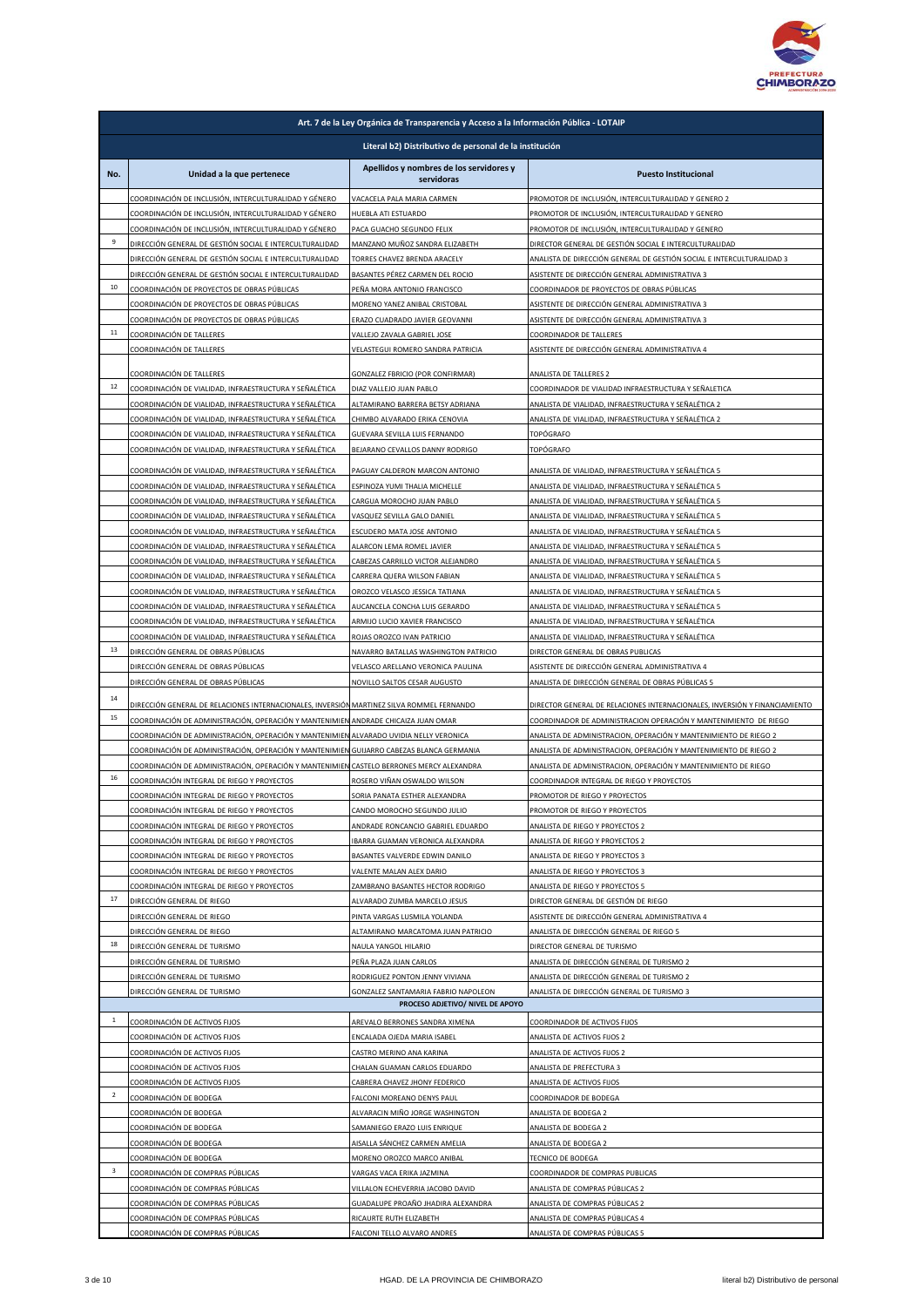

|                | Art. 7 de la Ley Orgánica de Transparencia y Acceso a la Información Pública - LOTAIP                    |                                                                     |                                                                                                       |  |  |
|----------------|----------------------------------------------------------------------------------------------------------|---------------------------------------------------------------------|-------------------------------------------------------------------------------------------------------|--|--|
|                | Literal b2) Distributivo de personal de la institución                                                   |                                                                     |                                                                                                       |  |  |
| No.            | Unidad a la que pertenece                                                                                | Apellidos y nombres de los servidores y<br>servidoras               | <b>Puesto Institucional</b>                                                                           |  |  |
| 4              | COORDINACIÓN DE COMPRAS PÚBLICAS                                                                         | ORNA HIDALGO ALEX ARTURO                                            | ANALISTA DE COMPRAS PÚBLICAS                                                                          |  |  |
|                | COORDINACIÓN DE SEGURIDAD Y SALUD OCUPACIONAL<br>COORDINACIÓN DE SEGURIDAD Y SALUD OCUPACIONAL           | GARCIA NARANJO GUSTAVO ANTONIO<br>RUBIO ENDARA OMAR WASHINGTON      | <b>ODONTOLOGO</b><br>MEDICO OCUPACIONAL                                                               |  |  |
|                | COORDINACIÓN DE SEGURIDAD Y SALUD OCUPACIONAL                                                            | ACUÑA CHECA DARWIN EFRAIN                                           | COORDINADOR DE SEGURIDAD Y SALUD OCUPACIONAL                                                          |  |  |
|                | COORDINACIÓN DE SEGURIDAD Y SALUD OCUPACIONAL                                                            | RUIZ HERRERA HERMAN EUCLIDEZ                                        | ANALISTA DE SEGURIDAD Y SALUD OCUPACIONAL 2                                                           |  |  |
|                | COORDINACIÓN DE SEGURIDAD Y SALUD OCUPACIONAL<br>COORDINACIÓN DE SEGURIDAD Y SALUD OCUPACIONAL           | TACURI YUNGAN MERCEDES SOLEDAD<br>HERNANDEZ DAVILA FRANCISCO JAVIER | ANALISTA DE SEGURIDAD Y SALUD OCUPACIONAL 2<br>ANALISTA DE SEGURIDAD Y SALUD OCUPACIONAL 2            |  |  |
|                | COORDINACIÓN DE SEGURIDAD Y SALUD OCUPACIONAL                                                            | MARQUEZ ZURITA JEFFRY MAURICIO                                      | ANALISTA DE SEGURIDAD Y SALUD OCUPACIONAL 2                                                           |  |  |
|                | COORDINACIÓN DE SEGURIDAD Y SALUD OCUPACIONAL                                                            | VELASCO PEÑAFIEL MARIA GABRIELA                                     | MÉDICO GENERAL                                                                                        |  |  |
| 5              | COORDINACIÓN DE SEGURIDAD Y SALUD OCUPACIONAL                                                            | BAÑOS BASTIDAS DELIA LILIANA                                        | MÉDICO GENERAL                                                                                        |  |  |
|                | COORDINACIÓN DE SERVICIOS GENERALES Y MOVILIZACIÓN<br>COORDINACIÓN DE SERVICIOS GENERALES Y MOVILIZACIÓN | PAZOS BOWEN IVAN PATRICIO<br>OÑATE VALLE FABIAN TARCICIO            | COORDINADOR DE SERVICIOS GENERALES Y MOVILIZACION<br>ANALISTA DE SERVICIOS GENERALES Y MOVILIZACIÓN 2 |  |  |
| 6              | COORDINACIÓN DE TALENTO HUMANO                                                                           | CASTRO GUEVARA JESUS ESTUARDO                                       | COORDINADOR DE TALENTO HUMANO                                                                         |  |  |
|                | COORDINACIÓN DE TALENTO HUMANO                                                                           | JARAMILLO GONZALEZ MAURO SANTIAGO                                   | ANALISTA DE TALENTO HUMANO 1                                                                          |  |  |
|                | COORDINACIÓN DE TALENTO HUMANO<br>COORDINACIÓN DE TALENTO HUMANO                                         | OROZCO ESPINOZA FLOR ELENA<br>SAMANIEGO SAMANIEGO IRVIN RODRIGO     | ANALISTA DE TALENTO HUMANO 2<br>ANALISTA DE TALENTO HUMANO 2                                          |  |  |
|                | COORDINACIÓN DE TALENTO HUMANO                                                                           | ALCOSER SILVA DANIELA MONSERRATH                                    | ANALISTA DE TALENTO HUMANO 2                                                                          |  |  |
|                | COORDINACIÓN DE TALENTO HUMANO                                                                           | RODRIGUEZ VEGA ALEXIS ARACELI                                       | ANALISTA DE TALENTO HUMANO 2                                                                          |  |  |
|                | COORDINACIÓN DE TALENTO HUMANO                                                                           | BURBANO NOBOA MARIA EUGENIA                                         | ANALISTA DE TALENTO HUMANO 2                                                                          |  |  |
|                | COORDINACIÓN DE TALENTO HUMANO<br>COORDINACIÓN DE TALENTO HUMANO                                         | <b>GARZON PACHECO LUIS ISRALE</b><br>TOBAR MERA NESTOR DANIEL       | ANALISTA DE TALENTO HUMANO 5<br>ANALISTA DE TALENTO HUMANO 5                                          |  |  |
| $\overline{7}$ | COORDINACIÓN DE TECNOLOGÍAS DE LA INFORMACIÓN                                                            | SOTO AYALA BYRON                                                    | COORDINADOR DE TECNOLOGIA DE LA INFORMACION                                                           |  |  |
|                | COORDINACIÓN DE TECNOLOGÍAS DE LA INFORMACIÓN                                                            | OREJUELA BOLAÑOS CARLOS ALBERTO                                     | TECNICO DE TECNOLOGÍAS DE LA INFORMACIÓN                                                              |  |  |
|                | COORDINACIÓN DE TECNOLOGÍAS DE LA INFORMACIÓN                                                            | GARCES MIRANDA CESAR PAUL                                           | ANALISTA DE TECNOLOGÍAS DE LA INFORMACIÓN 1                                                           |  |  |
|                | COORDINACIÓN DE TECNOLOGÍAS DE LA INFORMACIÓN<br>COORDINACIÓN DE TECNOLOGÍAS DE LA INFORMACIÓN           | CHAPALBAY MANCERO JOSE LUIS<br>ASQUI POMA JAIME EDUARDO             | ANALISTA DE TECNOLOGÍAS DE LA INFORMACIÓN 2<br>ANALISTA DE TECNOLOGÍAS DE LA INFORMACIÓN 2            |  |  |
|                | COORDINACIÓN DE TECNOLOGÍAS DE LA INFORMACIÓN                                                            | OQUENDO AVENDAÑO FERNANDO FABRICIO                                  | ANALISTA DE TECNOLOGÍAS DE LA INFORMACIÓN 2                                                           |  |  |
|                | COORDINACIÓN DE TECNOLOGÍAS DE LA INFORMACIÓN                                                            | CARRILLO RIOFRIO MARIA LUISA                                        | ANALISTA DE TECNOLOGÍAS DE LA INFORMACIÓN 3                                                           |  |  |
| 8              | DIRECCIÓN GENERAL ADMINISTRATIVA                                                                         | HERRERA ESTRADA DANIEL LENIN                                        | DIRECTOR GENERAL ADMINISTRATIVO                                                                       |  |  |
|                | DIRECCIÓN GENERAL ADMINISTRATIVA<br>DIRECCIÓN GENERAL ADMINISTRATIVA                                     | VASCONEZ GUEVARA GALO FERNANDO<br>ESCOBAR ARELANO MYRIAM EULALIA    | ASISTENTE DE DIRECCIÓN GENERAL ADMINISTRATIVA 4<br>ASISTENTE DE DIRECCIÓN GENERAL ADMINISTRATIVA 4    |  |  |
|                | DIRECCIÓN GENERAL ADMINISTRATIVA                                                                         | ESPINOZA CONTRERAS YADIRA ALEXANDRA                                 | ASISTENTE DE DIRECCIÓN GENERAL ADMINISTRATIVA 4                                                       |  |  |
|                | DIRECCIÓN GENERAL ADMINISTRATIVA                                                                         | GUADALUPE VELASTEGUI DORIS                                          | ASISTENTE DE DIRECCIÓN GENERAL ADMINISTRATIVA 4                                                       |  |  |
|                | DIRECCIÓN GENERAL ADMINISTRATIVA<br>DIRECCIÓN GENERAL ADMINISTRATIVA                                     | ZAVALA CUADRADO MYRIAM PATRICIA<br>SILVA MIRANDA MAGALI LEONOR      | ASISTENTE DE DIRECCIÓN GENERAL ADMINISTRATIVA 4<br>ASISTENTE DE DIRECCIÓN GENERAL ADMINISTRATIVA 4    |  |  |
|                | DIRECCIÓN GENERAL ADMINISTRATIVA                                                                         | GAVILANEZ MOYANO ADRIANA BERZABETH                                  | ASISTENTE DE DIRECCIÓN GENERAL ADMINISTRATIVA 4                                                       |  |  |
|                | DIRECCIÓN GENERAL ADMINISTRATIVA                                                                         | AUCANCELA ILBAY MARIA DEL CARMEN                                    | ASISTENTE DE DIRECCIÓN GENERAL ADMINISTRATIVA 4                                                       |  |  |
|                | DIRECCIÓN GENERAL ADMINISTRATIVA                                                                         | ROLDAN CUZCO SEGUNDO SIMON                                          | ASISTENTE DE DIRECCIÓN GENERAL ADMINISTRATIVA 4                                                       |  |  |
|                | DIRECCIÓN GENERAL ADMINISTRATIVA<br>DIRECCIÓN GENERAL ADMINISTRATIVA                                     | VELOZ IZURIETA JORGE RICARDO<br>TELLO NOBOA SARA PATRICIA           | ASISTENTE DE DIRECCIÓN GENERAL ADMINISTRATIVA 4<br>ASISTENTE DE DIRECCIÓN GENERAL ADMINISTRATIVA 4    |  |  |
|                | DIRECCIÓN GENERAL ADMINISTRATIVA                                                                         | LUNA MURILLO FRANCISCO XAVIER                                       | ANALISTA DE DIRECCIÓN GENERAL ADMINISTRATIVA 2                                                        |  |  |
|                | DIRECCIÓN GENERAL ADMINISTRATIVA                                                                         | PILCO AMANTA JESSICA PATRICIA                                       | ANALISTA DE DIRECCIÓN GENERAL ADMINISTRATIVA 5                                                        |  |  |
|                | DIRECCIÓN GENERAL ADMINISTRATIVA                                                                         | DEL POZO LARREA SUSAN FERNANDA                                      | ANALISTA DE DIRECCIÓN GENERAL ADMINISTRATIVA 5                                                        |  |  |
|                | DIRECCIÓN GENERAL ADMINISTRATIVA<br>DIRECCIÓN GENERAL ADMINISTRATIVA                                     | MIRANDA ROJAS RAFAEL ALEJANDRO<br>MIRANDA RODRIGUEZ HECTOR OSWALDO  | ASISTENTE DE DIRECCIÓN GENERAL ADMINISTRATIVA 2<br>ASISTENTE DE DIRECCIÓN GENERAL ADMINISTRATIVA 2    |  |  |
|                | DIRECCIÓN GENERAL ADMINISTRATIVA                                                                         | MONTOYA MONTOYA ERIKA PATRICIA                                      | ASISTENTE DE DIRECCIÓN GENERAL ADMINISTRATIVA 2                                                       |  |  |
|                | DIRECCIÓN GENERAL ADMINISTRATIVA                                                                         | BARAHONA AVECILLAS CARMELA DEL ROCIO                                | ASISTENTE DE DIRECCIÓN GENERAL ADMINISTRATIVA 2                                                       |  |  |
|                | DIRECCIÓN GENERAL ADMINISTRATIVA<br>DIRECCIÓN GENERAL ADMINISTRATIVA                                     | ROBLES ABARCA MARIA ISABEL<br>CAIZAGUANO QUISPHE FENANDO MANUEL     | ASISTENTE DE DIRECCIÓN GENERAL ADMINISTRATIVA 2<br>ASISTENTE DE DIRECCIÓN GENERAL ADMINISTRATIVA 2    |  |  |
|                | DIRECCIÓN GENERAL ADMINISTRATIVA                                                                         | QUISHPE SARANGO LIZBETH CARINA                                      | ASISTENTE DE DIRECCIÓN GENERAL ADMINISTRATIVA 2                                                       |  |  |
|                | DIRECCIÓN GENERAL ADMINISTRATIVA                                                                         | CEVALLOS VALVERDE PAULINA ELIZABETH                                 | ASISTENTE DE DIRECCIÓN GENERAL ADMINISTRATIVA 2                                                       |  |  |
|                | DIRECCIÓN GENERAL ADMINISTRATIVA                                                                         | REINOSO HARO FLOR MARIA                                             | ASISTENTE DE DIRECCIÓN GENERAL ADMINISTRATIVA 2                                                       |  |  |
|                | DIRECCIÓN GENERAL ADMINISTRATIVA<br>DIRECCIÓN GENERAL ADMINISTRATIVA                                     | GRANIZO AGUIRRE ANA GABRIELA<br>BRITO CONCHA VERONICA ALEXANDRA     | ASISTENTE DE DIRECCIÓN GENERAL ADMINISTRATIVA 2<br>ASISTENTE DE DIRECCIÓN GENERAL ADMINISTRATIVA 2    |  |  |
|                | DIRECCIÓN GENERAL ADMINISTRATIVA                                                                         | GUADALUPE VELOZ ELSA ROCIO                                          | ASISTENTE DE DIRECCIÓN GENERAL ADMINISTRATIVA 2                                                       |  |  |
|                | DIRECCIÓN GENERAL ADMINISTRATIVA                                                                         | SINCHI TENENSARAY JOSE PABLO                                        | ASISTENTE DE DIRECCIÓN GENERAL ADMINISTRATIVA 2                                                       |  |  |
|                | DIRECCIÓN GENERAL ADMINISTRATIVA<br>DIRECCIÓN GENERAL ADMINISTRATIVA                                     | ACURIO SOTO MONICA ALEXANDRA<br>PILCO MONTOYA JOSELYN LIZBETH       | ASISTENTE DE DIRECCIÓN GENERAL ADMINISTRATIVA 2<br>ASISTENTE DE DIRECCIÓN GENERAL ADMINISTRATIVA 3    |  |  |
|                | DIRECCIÓN GENERAL ADMINISTRATIVA                                                                         | HIDALGO PROAÑO NELSON JAVIER                                        | ASISTENTE DE DIRECCIÓN GENERAL ADMINISTRATIVA 3                                                       |  |  |
|                | DIRECCIÓN GENERAL ADMINISTRATIVA                                                                         | GUERRERO AVILES RUSBEL EDMUNDO                                      | ASISTENTE DE DIRECCIÓN GENERAL ADMINISTRATIVA 3                                                       |  |  |
|                | DIRECCIÓN GENERAL ADMINISTRATIVA                                                                         | AYALA BASTIDAS CARLOS ALBERTO                                       | ASISTENTE DE DIRECCIÓN GENERAL ADMINISTRATIVA 3                                                       |  |  |
|                | DIRECCIÓN GENERAL ADMINISTRATIVA<br>DIRECCIÓN GENERAL ADMINISTRATIVA                                     | GUADALUPE BORJA LAURA MARGARITA<br>MOROCHO BANSUY MARIA JUANA       | ASISTENTE DE DIRECCIÓN GENERAL ADMINISTRATIVA 3<br>ASISTENTE DE DIRECCIÓN GENERAL ADMINISTRATIVA 3    |  |  |
|                | DIRECCIÓN GENERAL ADMINISTRATIVA                                                                         | PALLARES NARANJO VICTOR ALONSO                                      | ASISTENTE DE DIRECCIÓN GENERAL ADMINISTRATIVA 3                                                       |  |  |
|                | DIRECCIÓN GENERAL ADMINISTRATIVA                                                                         | SANCHEZ MONTERO MARIA ELENA                                         | ASISTENTE DE DIRECCIÓN GENERAL ADMINISTRATIVA 3                                                       |  |  |
|                | DIRECCIÓN GENERAL ADMINISTRATIVA                                                                         | POLO FIGUEROA MARÍA DE LOS ANGELES                                  | ASISTENTE DE DIRECCIÓN GENERAL ADMINISTRATIVA 3                                                       |  |  |
|                | DIRECCIÓN GENERAL ADMINISTRATIVA<br>DIRECCIÓN GENERAL ADMINISTRATIVA                                     | SILVA CRUZ CARLOS VINICIO<br>CASTILLO SUAREZ VANESSA VIRGINIA       | ASISTENTE DE DIRECCIÓN GENERAL ADMINISTRATIVA 3<br>ASISTENTE DE DIRECCIÓN GENERAL ADMINISTRATIVA 3    |  |  |
|                | DIRECCIÓN GENERAL ADMINISTRATIVA                                                                         | GARCIA ARELLANO YANINA NOE                                          | ASISTENTE DE DIRECCIÓN GENERAL ADMINISTRATIVA 3                                                       |  |  |
|                | DIRECCIÓN GENERAL ADMINISTRATIVA                                                                         | SANAGUANO RUIZ PATRICIO RENÁN                                       | ASISTENTE DE DIRECCIÓN GENERAL ADMINISTRATIVA 3                                                       |  |  |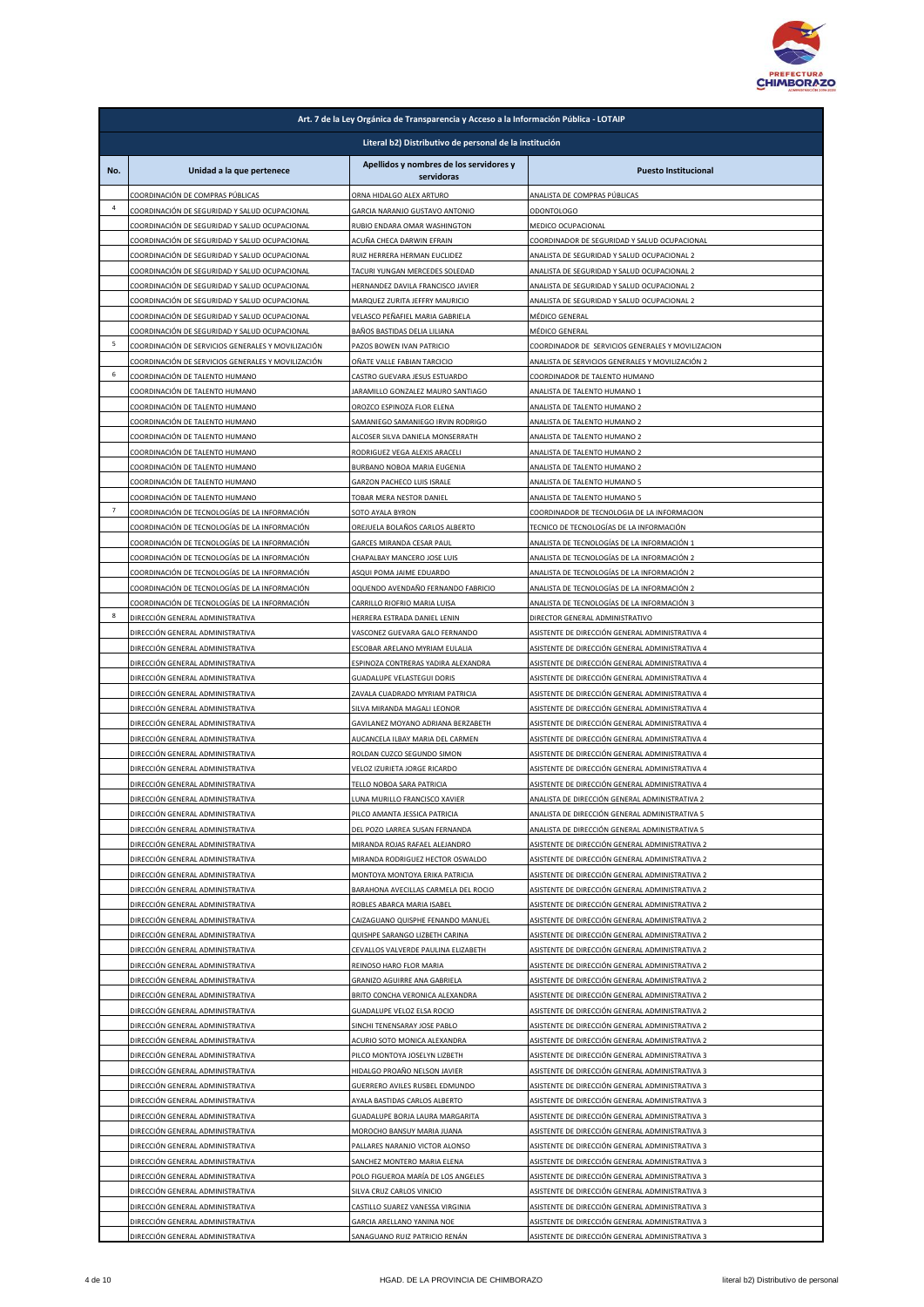

|                | Art. 7 de la Ley Orgánica de Transparencia y Acceso a la Información Pública - LOTAIP         |                                                                            |                                                                                                    |  |
|----------------|-----------------------------------------------------------------------------------------------|----------------------------------------------------------------------------|----------------------------------------------------------------------------------------------------|--|
|                | Literal b2) Distributivo de personal de la institución                                        |                                                                            |                                                                                                    |  |
| No.            | Unidad a la que pertenece                                                                     | Apellidos y nombres de los servidores y<br>servidoras                      | <b>Puesto Institucional</b>                                                                        |  |
|                | DIRECCIÓN GENERAL ADMINISTRATIVA                                                              | LOPEZ GALLEGOS PABLO DAVID                                                 | ASISTENTE DE DIRECCIÓN GENERAL ADMINISTRATIVA 3                                                    |  |
|                | DIRECCIÓN GENERAL ADMINISTRATIVA<br>DIRECCIÓN GENERAL ADMINISTRATIVA                          | ROMERO GAIBOR MARCIA CLARIBEL<br>ARROBA BERMEO CARLOS OLMEDO               | ASISTENTE DE DIRECCIÓN GENERAL ADMINISTRATIVA 3<br>ASISTENTE DE DIRECCIÓN GENERAL ADMINISTRATIVA 3 |  |
| 9              | COORDINACIÓN DE CONTABILIDAD                                                                  | ESCUDERO AIMACAÑA CRISTINA ALEXANDRA                                       | CONTADOR GENERAL                                                                                   |  |
|                | COORDINACIÓN DE CONTABILIDAD                                                                  | BONIFAZ NOVILLO MARCELA PAULINA                                            | ANALISTA DE CONTROL, REGISTROS Y CUENTAS 2                                                         |  |
|                | COORDINACIÓN DE CONTABILIDAD<br>COORDINACIÓN DE CONTABILIDAD                                  | DIAZ DOMINGUEZ MARITZA LEONOR<br>CACERES CARRILLO SANDRA PATRICIA          | ANALISTA DE CONTROL, REGISTROS Y CUENTAS 2<br>ANALISTA DE CONTROL, REGISTROS Y CUENTAS 2           |  |
|                | COORDINACIÓN DE CONTABILIDAD                                                                  | CARRILLO PARRA GLORIA CARMEN                                               | ANALISTA DE CONTROL, REGISTROS Y CUENTAS 2                                                         |  |
|                | COORDINACIÓN DE CONTABILIDAD                                                                  | VINTIMILLA GALLEGOS MONICA MERCEDES                                        | ANALISTA DE CONTROL, REGISTROS Y CUENTAS 2                                                         |  |
|                | COORDINACIÓN DE CONTABILIDAD                                                                  | ILGUAN DAQUILEMA MARIA LOURDES                                             | ANALISTA DE CONTROL, REGISTROS Y CUENTAS 2                                                         |  |
|                | COORDINACIÓN DE CONTABILIDAD                                                                  | ZURITA VERDEZOTO CECILIA MERCEDES                                          | ANALISTA DE CONTROL, REGISTROS Y CUENTAS 2                                                         |  |
| 10             | COORDINACIÓN DE CONTABILIDAD<br>COORDINACIÓN DE PRESUPUESTO                                   | QUISHPE TIXI PAULINA ISABEL<br>TOLEDO AVILES GISSELA ELODIA                | ANALISTA DE CONTROL, REGISTROS Y CUENTAS 2<br>COORDINADOR DE PRESUPUESTO                           |  |
|                | COORDINACIÓN DE PRESUPUESTO                                                                   | ZAVALA FLOR MARÍA SOFÍA                                                    | ANALISTA DE PRESUPUESTO 2                                                                          |  |
|                | COORDINACIÓN DE PRESUPUESTO                                                                   | ESCOBAR ARELLANO JUAN CARLOS                                               | ANALISTA DE PRESUPUESTO 2                                                                          |  |
| ${\bf 11}$     | COORDINACIÓN DE TESORERIA                                                                     | FALCONI CARDENAS RODRIGO ORLANDO                                           | COORDINADOR DE TESORERIA                                                                           |  |
|                | COORDINACIÓN DE TESORERIA<br>COORDINACIÓN DE TESORERIA                                        | CONDO ALVAREZ LIGIA MARGARITA<br>ESTRADA AVILES NELLY JUDITH               | ANALISTA DE TESORERIA 2<br>ANALISTA DE TESORERIA 2                                                 |  |
|                | COORDINACIÓN DE TESORERIA                                                                     | SALAZAR TAPIA MONICA MERCEDES                                              | ANALISTA DE TESORERIA 2                                                                            |  |
|                | COORDINACIÓN DE TESORERIA                                                                     | YAUTIBUG GUACCHA MARIA LAURA                                               | ANALISTA DE TESORERIA 2                                                                            |  |
|                | COORDINACIÓN DE TESORERIA<br>COORDINACIÓN DE TESORERIA                                        | CHAVARREA PILCO SABRINA NATALI<br>HUILCA ALVAREZ MARÍA SOLEDAD             | ANALISTA DE TESORERIA 2<br>ANALISTA DE TESORERIA 3                                                 |  |
|                | COORDINACIÓN DE TESORERIA                                                                     | VALLEJO MERA JORGE ALFONSO                                                 | ANALISTA DE TESORERIA 4                                                                            |  |
| 12             | DIRECCIÓN GENERAL FINANCIERA                                                                  | CALVACHE BOMBON JORGE JAVIER                                               | DIRECTOR GENERAL FINANCIERO                                                                        |  |
|                | DIRECCIÓN GENERAL FINANCIERA                                                                  | HERRERA LLAMUCA MONICA ELIZABETH                                           | ANALISTA DE DIRECCIÓN GENERAL FINANCIERA 2                                                         |  |
|                | DIRECCIÓN GENERAL FINANCIERA<br>DIRECCIÓN GENERAL FINANCIERA                                  | ILLESCAS AGUIAR JACQUELINE ESMERALDA<br>ZABALA ECHEVERRIA MARIETA CATALINA | ANALISTA DE DIRECCIÓN GENERAL FINANCIERA 2<br>ANALISTA DE DIRECCIÓN GENERAL FINANCIERA 4           |  |
| 13             | SECRETARIA GENERAL                                                                            | DIAZ MARTINEZ FERNANDO MANUEL                                              | SECRETARIO GENERAL                                                                                 |  |
|                | SECRETARIA GENERAL                                                                            | PERALTA VALLEJO MARIA AIDA                                                 | ANALISTA DE SECRETARIA GENERAL 2                                                                   |  |
|                | SECRETARIA GENERAL                                                                            | PAEZ PEÑAFIEL PATRICIA ROCIO                                               | ANALISTA DE SECRETARIA GENERAL 2                                                                   |  |
|                | SECRETARIA GENERAL                                                                            | CEVALLOS VIQUE JOSE LUIS<br>PROCESOS DESCONCENTRADOS                       | ANALISTA DE SECRETARIA GENERAL 2                                                                   |  |
| $\,$ 1         | DIRECCIÓN GENERAL DE PATRONATO PROVINCIAL                                                     | CHAVEZ GARCIA VINICIO FRANCISCO                                            | DIRECTOR GENERAL PATRONATO PROVINCIAL                                                              |  |
|                | DIRECCIÓN GENERAL DE PATRONATO PROVINCIAL                                                     | CAUJA CALI MARIA HERLINDA                                                  | ASISTENTE DE DIRECCIÓN GENERAL ADMINISTRATIVA PATRONATO                                            |  |
|                | DIRECCIÓN GENERAL DE PATRONATO PROVINCIAL<br>DIRECCIÓN GENERAL DE PATRONATO PROVINCIAL        | ENDARA NUÑEZ HECTOR ISRAEL<br>CARDOZO RIOS GUIDO ALEJANDRO                 | ANALISTA DE PLANIFICACIÓN PATRONATO 2<br>ANALISTA DE PLANIFICACIÓN PATRONATO 2                     |  |
|                | DIRECCIÓN GENERAL DE PATRONATO PROVINCIAL                                                     | PAREDES GODOY EDISON LEODAN                                                | ANALISTA DE PLANIFICACIÓN PATRONATO 2                                                              |  |
|                | DIRECCIÓN GENERAL DE PATRONATO PROVINCIAL                                                     | VALLEJO BARRENO DAVID ERNESTO                                              | ANALISTA DE TESORERIA PATRONATO 2                                                                  |  |
|                | DIRECCIÓN GENERAL DE PATRONATO PROVINCIAL                                                     | VASCONEZ SARAVIA GLORIA TERESA                                             | ANALISTA DE DIRECCION GENERAL ADMINISTRATIVA 2                                                     |  |
|                | DIRECCIÓN GENERAL DE PATRONATO PROVINCIAL<br><b>DIRECCIÓN GENERAL DE PATRONATO PROVINCIAL</b> | BRITO OLEAS ELIANA PATRICIA<br>HAI AN RARRERA SHSANA PATRICIA              | ANALISTA DE CONTROL, REGISTROS Y CUENTAS DE PATRONATO 2<br>MALISTA DE COMPRAS PÚBLICAS PATRONATO 2 |  |
|                | DIRECCIÓN GENERAL DE PATRONATO PROVINCIAL                                                     | PEREZ CHAVEZ ALEXANDRA MERCEDES                                            | ANALISTA DE PATRONATO PROVINCIAL                                                                   |  |
|                | DIRECCIÓN GENERAL DE PATRONATO PROVINCIAL                                                     | <b>DISPONIBLE</b>                                                          | ANALISTA DE PATRONATO PROVINCIAL                                                                   |  |
| $\overline{2}$ | <b>CODIGO DE TRABAJO</b>                                                                      | ABARCA ESCOBAR JULIO FREDDY<br>ADRIANO GUZMAN HENRY JAVIER                 | Chofer de Vehiculo Liviano                                                                         |  |
|                |                                                                                               | AGUAGALLO HIPO WILSON FERNANDO                                             | Operador de Equipo Caminero<br>AYUDANTES                                                           |  |
|                |                                                                                               | AJOS OROZCO MARIO MANUEL                                                   | Operador de Equipo Caminero (Compresorista)                                                        |  |
|                |                                                                                               | ALARCON HERNANDEZ ALEX EDUARDO                                             | Ayudante de Equipo Caminero                                                                        |  |
|                |                                                                                               | ALDAZ MOROCHO EDGAR POLIVIO<br>ALLAUCA BUÑAY JULIO PATRICIO                | Chofer de vehiculo Pesado<br>Ayudante de Equipo Caminero                                           |  |
|                |                                                                                               | ALMEIDA MAZON LUIS ARNALDO                                                 | CHOFER DE VEHICULO PESADO                                                                          |  |
|                |                                                                                               | ALVAREZ PEREZ WILSON AUGUSTO                                               | Ayudante Soldador                                                                                  |  |
|                |                                                                                               | ALVAREZ RUILOVA MARIO EFRAIN<br>ALVAREZ VILLAGOMEZ CARLOS ANDRES           | Cadenero                                                                                           |  |
|                |                                                                                               | ALVEAR RODRIGUEZ ESTUARDO RODRIGO                                          | CHOFER DE VEHÍCULO LIVIANO<br>Chofer de Vehiculo Liviano                                           |  |
|                |                                                                                               | AMBI MIRANDA ANGEL RENE                                                    | Mecanico Canalero                                                                                  |  |
|                |                                                                                               | AMBO MARCATOMA AUGUSTO                                                     | Operador de Equipo caminera (Eccavadora)                                                           |  |
|                |                                                                                               | APUGLLON TENESACA DELFIN<br>ARCOS TORRES EDWIN LEONARDO                    | Operador de equipo caminero (excavadora)                                                           |  |
|                |                                                                                               | ARELLANO CEPEDA JULIO CESAR                                                | Operador de Equipo Caminero<br>Chofer de vehiculo Pesado                                           |  |
|                |                                                                                               | AREVALO CHAUCA ANGEL EDMUNDO                                               | Carpintero                                                                                         |  |
|                |                                                                                               | AREVALO OROZCO DAVID GUILLERMO                                             | OPERADOR DE EQUIPO CAMINERO                                                                        |  |
|                |                                                                                               | ARGUELLO VITERI ALEXANDRA FABIOLA<br>ARIAS CASTRO EDGAR MARCELO            | AYUDANTES<br>Chofer de vehiculo Pesado                                                             |  |
|                |                                                                                               | ARIAS TARCO JULIO VICENTE                                                  | Ayudante de Topografia                                                                             |  |
|                |                                                                                               | ASADOBAY VALVERDE MARCO VINICIO                                            | Operador de Equipo Caminero (Minicargadora)                                                        |  |
|                |                                                                                               | ASHQUI MENA VICTOR HUGO                                                    | Operador de Equipo de Monitoreo                                                                    |  |
|                |                                                                                               | AUCANCELA NAULA MANUEL<br>VENDAÑO BETANCOURT EDGAR DANIEL                  | Albañil<br>Ayudante de maquinaria pesada                                                           |  |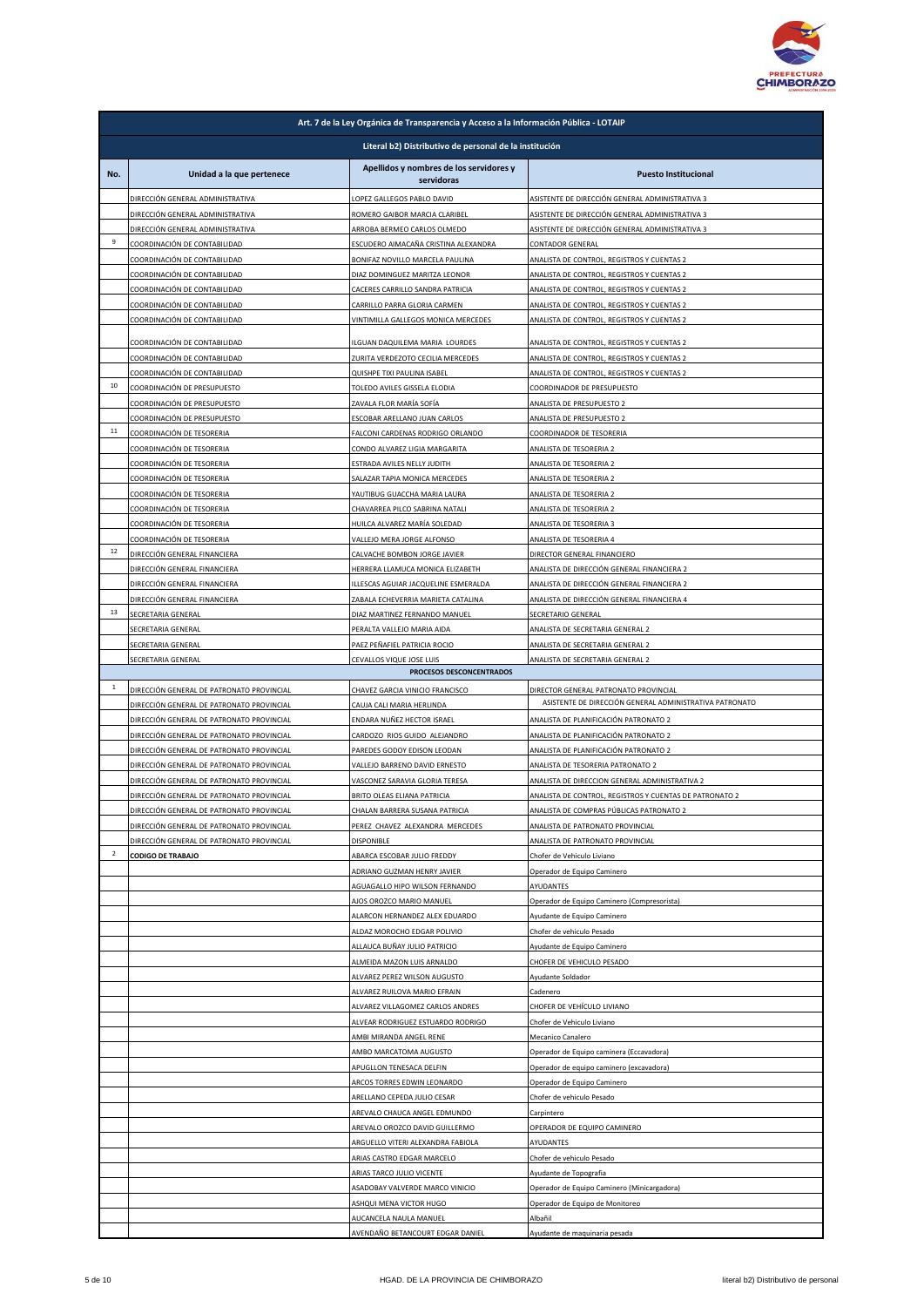

|     | Art. 7 de la Ley Orgánica de Transparencia y Acceso a la Información Pública - LOTAIP |                                                                    |                                                                        |  |
|-----|---------------------------------------------------------------------------------------|--------------------------------------------------------------------|------------------------------------------------------------------------|--|
|     | Literal b2) Distributivo de personal de la institución                                |                                                                    |                                                                        |  |
| No. | Unidad a la que pertenece                                                             | Apellidos y nombres de los servidores y<br>servidoras              | <b>Puesto Institucional</b>                                            |  |
|     |                                                                                       | AYERVE LAVANDA GERARDO FABIAN                                      | Chofer de Vehiculo Liviano                                             |  |
|     |                                                                                       | AYOL CORO SEGUNDO VICENTE<br>BAQUERO BONILLA HUGO ENRIQUE          | Operador de Grua<br>Chofer de Vehiculo Liviano                         |  |
|     |                                                                                       | BARRENO NOBOA EDUARDO JOSE                                         | <b>AUXILIAR DE SERVICIOS</b>                                           |  |
|     |                                                                                       | BONE VALENCIA PEDRO DIGLE                                          | Ayudante de Equipo Caminero                                            |  |
|     |                                                                                       | BONILLA GALLEGOS MARCO EDUARDO<br>BORJA MULLO JACINTO              | Chofer de Vehiculo Liviano<br>Operador de Equipo Caminero (Perforador) |  |
|     |                                                                                       | BRAVO CASTELO MARCO ANTONIO                                        | Chofer de Ambulancia                                                   |  |
|     |                                                                                       | BRAVO GUAMAN MARIA ROSARIO                                         | AYUDANTE DE EQUIPO CAMINERO                                            |  |
|     |                                                                                       | BRITO ANDRAMUÑO FABIAN GUILLERMO<br>BRITO GRIJALVA RAMON JAVIER    | Chofer de vehiculo Pesado<br>Operador de Excavadora                    |  |
|     |                                                                                       | BRITO HEREDIA ANGEL EDMUNDO                                        | Aguatero - Bocatomero                                                  |  |
|     |                                                                                       | BRITO RODRIGUEZ CARLOS MARCELO                                     | Ayudante de Maquinaria                                                 |  |
|     |                                                                                       | BURGOS TORRES EDWIN MIGUEL<br>CABALLERO FERNANDEZ ANGEL MARCELO    | Ayudante de Equipo Caminero<br>Chofer de Vehiculo Liviano              |  |
|     |                                                                                       | CABEZAS RAMIREZ FAUSTO FERNANDO                                    | <b>AUXILIAR DE SERVICIOS</b>                                           |  |
|     |                                                                                       | CACERES NOVILLO MAURICIO EDUARDO                                   | Ayudante de Equipo Caminero                                            |  |
|     |                                                                                       | CAIN AUCANCELA VICTOR ARTURO                                       | Chofer de Vehiculo Liviano                                             |  |
|     |                                                                                       | CAJO SANTOS FABRICIO GABRIEL<br>CAMACHO ORTIZ JULIO ENRIQUE        | Chofer de Vehiculo Liviano<br>Ayudante de Equipo Caminero              |  |
|     |                                                                                       | CAMACHO PUCHA JORGE JAVIER                                         | Chofer de vehiculo Pesado                                              |  |
|     |                                                                                       | CANDO CARANQUI EFRAIN                                              | Chofer de Vehiculo Liviano                                             |  |
|     |                                                                                       | CANDO CARANQUI SEGUNDO SAMUEL<br>CARGUA CAYANCELA RAMON            | Ayudante de Equipo Caminero<br>Chofer de Vehiculo Liviano              |  |
|     |                                                                                       | CARRASCO TORRES DENNIS FABIAN                                      | AYUDANTES                                                              |  |
|     |                                                                                       | CARRILLO CHAFLA CESAR OSWALDO                                      | AYUDANTES BACHEOS                                                      |  |
|     |                                                                                       | CARRILLO GARCIA JOSE ANDRES<br>CARRILLO MARTINEZ JORGE EDUARDO     | Ayudante de Maquinaria Pesada<br>Operador de Equipo Caminero           |  |
|     |                                                                                       | CARTAGENA CHILUISA ALEXANDER GEOVANNY                              | Chofer de Vehiculo Liviano                                             |  |
|     |                                                                                       | CARTAGENA YUMBILLO ERIKA VANESSA                                   | AYUDANTE DE LABORATORIOS                                               |  |
|     |                                                                                       | CASTAÑEDA PEÑA EDGAR DANILO                                        | Operador de Equipo Caminero (Cargadora)                                |  |
|     |                                                                                       | CASTILLO MOROCHO JORGE ROLANDO<br>CASTILLO VIQUE CARLOS PAUL       | Chofer de Vehiculo Liviano<br>Operador de Equipo Caminero              |  |
|     |                                                                                       | CAYANCELA CATAGÑA VICTOR MANUEL                                    | Ayudante de equipo caminero                                            |  |
|     |                                                                                       | CAZCO GUZMAN JOSE FREDERICK                                        | Mecánico<br>Operador de Tractor                                        |  |
|     |                                                                                       | CELA MOROCHO JUAN DE DIOS<br>CENTENO MOYON NELSON GUILLERMO        | Mecanico a Diesel (Vehiculos)                                          |  |
|     |                                                                                       | CEPEDA CHIMBOLEMA JOSE                                             | Chofer de Vehiculo Liviano                                             |  |
|     |                                                                                       | CEPEDA MIRANDA MARTHA<br>CEVALLOS VIQUE DARWIN ROBINSON            | Auxiliar de Enfermeria<br>Operador de Equipo Caminero                  |  |
|     |                                                                                       | CEVALLOS VIQUE JOSE LUIS                                           | Operador de equipo caminero- Retroexcavadora                           |  |
|     |                                                                                       | CHANGO VILEMA GRACE ADRIANA                                        | AYUDANTE DE EQUIPO CAMINERO                                            |  |
|     |                                                                                       | CHAVEZ CHAVEZ PAUL SIMON                                           | Chofer de Vehiculo Liviano<br>Ayudante de Equipo Caminero              |  |
|     |                                                                                       | CHAVEZ TORRES DANILO SALOMON<br>CHILIQUINGA PUSAY WASHINGTON PEDRO | Chofer de vehiculo Pesado                                              |  |
|     |                                                                                       | CHIMBO MALAN SEGUNDO NICOLAS                                       | Chofer de vehiculo Pesado                                              |  |
|     |                                                                                       | CHIMBOLEMA GUAMAN MARCELO                                          | Ayudanted e Maquinaria Pesada                                          |  |
|     |                                                                                       | CHOCA ATI SILVIA MARIA<br>CHULLI COLCHA GONZALO RUVEN              | Ayudante de equipo /o maquinaria<br>Operador de Equipo Caminero        |  |
|     |                                                                                       | CHUNATA VILLEGAS MARCO ANTONIO                                     | CHOFER DE VEHICULO PESADO                                              |  |
|     |                                                                                       | CHUTO MUÑOZ CRISTHIAN ABEL                                         | AYUDANTE DE EQUIPO / O MAQUINARIA (MINICARGADORA)                      |  |
|     |                                                                                       | COBA COELLO VICTOR MANUEL<br>COCHA CARGUACHI RAUL                  | Chofer de vehiculo Pesado<br>Ayudante de Equipo Caminero               |  |
|     |                                                                                       | COLCHA MAJI DIEGO ANIBAL                                           | AYUDANTES                                                              |  |
|     |                                                                                       | CONCHA VILLACRES FREDDY EFRAIN                                     | Ayudante de Soldador                                                   |  |
|     |                                                                                       | CONDO QUITO ANGEL ADALBERTO<br>CONLAGO COLCHA DIEGO RODRIGO        | Chofer de vehiculo Pesado<br>Chofer de vehiculo Pesado                 |  |
|     |                                                                                       | CORO GUAPI JOSE HUMBERTO                                           | AYUDANTE DE EQUIPO / O MAQUINARIA (SELLADOR DE JUNTAS)                 |  |
|     |                                                                                       | CORO TRAVEZ JOSE RAFAEL                                            | Ayudante de Equipo Caminero                                            |  |
|     |                                                                                       | CORREA GUARACA LUIS HERNAN<br>CURICAMA MORALES ROBERTO FRANKLIN    | Chofer de Vehiculo Liviano<br>Ayudante de Equipo Caminero              |  |
|     |                                                                                       | CUVI SANTIAGO JULIO PATRICIO                                       | Ayudante de Equipo Caminero                                            |  |
|     |                                                                                       | DAMIAN CENTENO MARCO VINICIO                                       | Operador de Equipo Caminero (Motoniveladora)                           |  |
|     |                                                                                       | DAMIAN CENTENO MAURO LEONARDO<br>DAQUILEMA CAYÁN DELFIN            | Operador de Motoniveladora<br>Operador de Excavadora                   |  |
|     |                                                                                       | DAQUILEMA DAQUILEMA ANGEL RICARDO                                  | AYUDANTES BACHEOS                                                      |  |
|     |                                                                                       | DIAZ HUERTA ALEXANDRA LEONOR                                       | AYUDANTE DE ASFALTOS                                                   |  |
|     |                                                                                       | DUCHI ACHANSI NELSON ENRIQUE                                       | Chofer de vehiculo Pesado                                              |  |
|     |                                                                                       | EBLA OLMEDO JOSELITO VICENTE<br>ENDARA NUÑEZ CARLOS ALBERTO        | Chofer de Vehiculo Liviano<br>Chofer de Vehiculo Liviano               |  |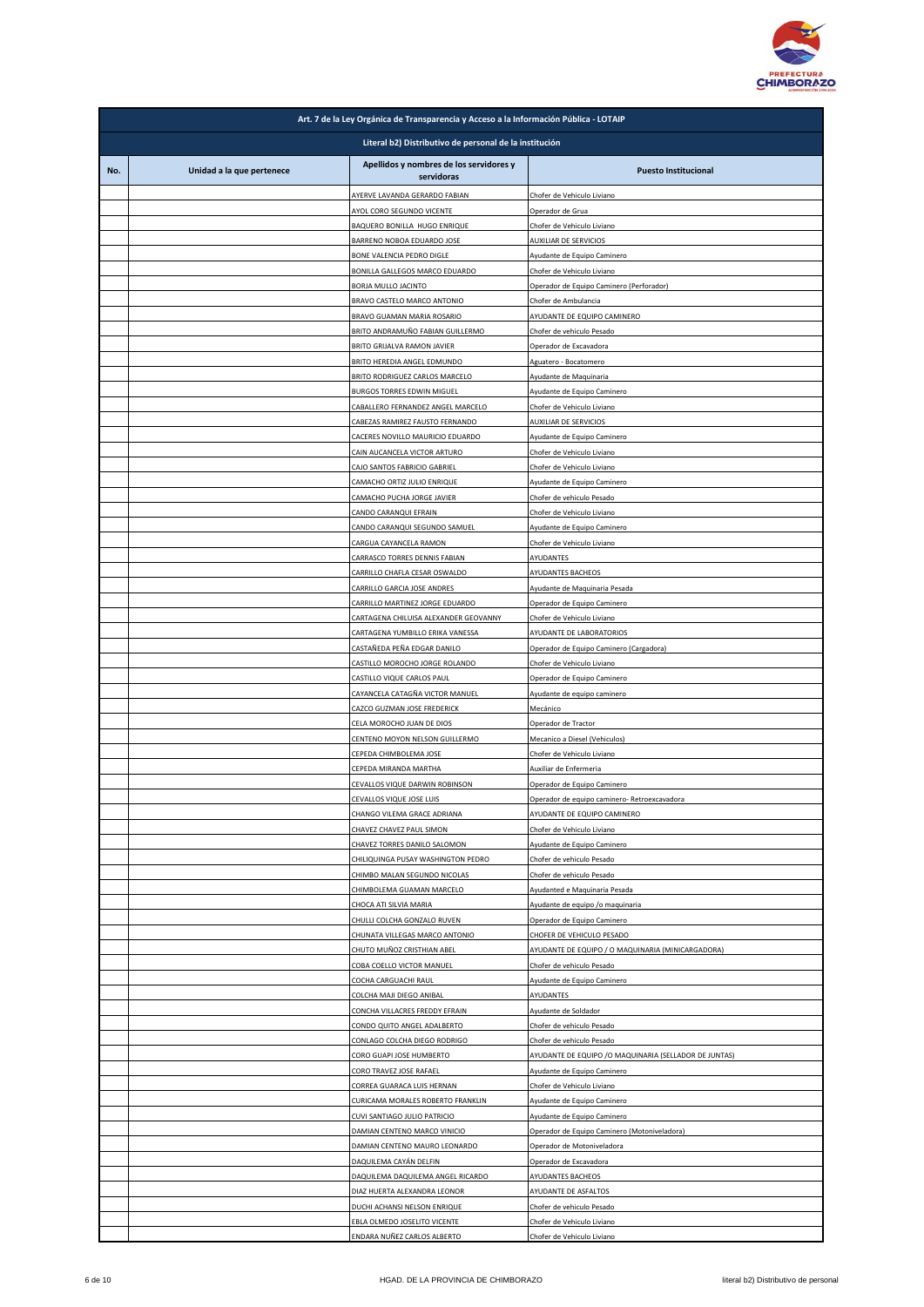

|                | Art. 7 de la Ley Orgánica de Transparencia y Acceso a la Información Pública - LOTAIP |                                                                       |                                                                       |  |
|----------------|---------------------------------------------------------------------------------------|-----------------------------------------------------------------------|-----------------------------------------------------------------------|--|
|                | Literal b2) Distributivo de personal de la institución                                |                                                                       |                                                                       |  |
| No.            | Unidad a la que pertenece                                                             | Apellidos y nombres de los servidores y<br>servidoras                 | <b>Puesto Institucional</b>                                           |  |
|                |                                                                                       | ERAZO ARIAS WILLIAMS DARIO                                            | Operador de Equipo Caminero                                           |  |
|                |                                                                                       | ESPINOZA CEPEDA MANUEL MESIAS                                         | AYUDANTES DE PLANTA DE ASFALTOS                                       |  |
|                |                                                                                       | ESPINOZA LOPEZ FLORESMILO<br>ESPINOZA LOPEZ MIGUEL ANGEL              | Ayudante de Equipo Caminero<br>Operador de Equipo Caminero            |  |
|                |                                                                                       | ESTEVEZ ZAVALA DANNY ISRAEL                                           | avador Engrasador de Equipos y/o Maquinaria                           |  |
|                |                                                                                       | FALCONI CUMBA MAXIMILIANO SEBASTIAN                                   | Operador de Equipo caminera (Rodillo)                                 |  |
|                |                                                                                       | FALCONI YUNGAN VICTOR ALEJANDRO<br>FLORES GRANIZO PABLO PATRICIO      | Chofer de Vehiculo Liviano<br>Chofer de vehiculo Pesado               |  |
|                |                                                                                       | GAIBOR COLOMA MARCO VINICIO                                           | Operador de Mini Excavadora                                           |  |
|                |                                                                                       | GALARZA VIMOS JOSE MANUEL                                             | Chofer de Vehiculo Liviano                                            |  |
|                |                                                                                       | GALLEGOS SANTILLAN DIEGO FELIPE<br>GARCES LATORRE EDISON ROLANDO      | Chofer de Vehiculo Liviano<br>Operador de equipo caminero             |  |
|                |                                                                                       | GARCES ZABALA IVAN JEFERSON                                           | AYUDANTES                                                             |  |
|                |                                                                                       | GARCIA GARCIA ABDON GEOVANNY                                          | Chofer de Vehiculo Liviano                                            |  |
|                |                                                                                       | GARCIA GUAMAN EDGAR HUMBERTO                                          | Chofer de Vehiculo Liviano                                            |  |
|                |                                                                                       | GARCIA GUFFANTI MARCO SANTIAGO<br>GARCIA RODRIGUEZ ALFREDO HERNAN     | Chofer de vehiculo Pesado<br>Chofer de vehiculo Pesado                |  |
|                |                                                                                       | GAVIDIA MARIÑO GILBERTO GIOVANNY                                      | Chofer de Vehiculo Liviano                                            |  |
|                |                                                                                       | GODOY CRUZ MIGUEL ANGEL                                               | Ayudante de Equipo Caminero                                           |  |
|                |                                                                                       | GOMEZ GUAMAN JUAN CARLOS<br>GOYES CALLACANDO FERNANDO JAVIER          | Ayudante de Equipo Caminero<br>Chofer de vehiculo Pesado              |  |
|                |                                                                                       | GRANIZO GRANIZO MERCY MARLENE                                         | AYUDANTES                                                             |  |
|                |                                                                                       | GUAILLA QUISHPI JOSE GENARO                                           | Chofer de Tanquero de Agua                                            |  |
|                |                                                                                       | GUAMAN ALARCON JHONATAN FERNANDO                                      | Chofer de Vehiculo Liviano                                            |  |
|                |                                                                                       | GUAMAN CACOANGO EDISON ALFREDO<br>GUAMAN CAJILEMA PABLO DAVID         | Operador de equipo caminero<br>CHOFER DE VEHÍCULO LIVIANO             |  |
|                |                                                                                       | <b>GUAMAN DUCUY JOSE JULIO</b>                                        | Ayudante de equipo /o maquinaria                                      |  |
|                |                                                                                       | GUAMAN GUAMAN EDISON FAVIAN                                           | Ayudante de Mecanica                                                  |  |
|                |                                                                                       | GUAMAN MIÑARCAJA LOURDES EULALIA<br>GUAMAN PACHECO SEGUNDO ANDRES     | AYUDANTES<br>Operador de equipo caminero                              |  |
|                |                                                                                       | <b>GUAMBO MINGA JOSE</b>                                              | Cadenero                                                              |  |
|                |                                                                                       | GUAMBO NAULA EDWIN ARMANDO                                            | Ayudante de Mecanica                                                  |  |
| $\overline{2}$ |                                                                                       | GUANOLEMA CURICAMA FRANCISCO                                          | Chofer de vehiculo Pesado                                             |  |
|                |                                                                                       | GUAPI YUQUILEMA ANGEL VICENTE<br>GUARACA CAIZAGUANO RAFAEL            | Chofer de vehiculo Pesado<br>AYUDANTES                                |  |
|                |                                                                                       | GUASHPA CAIZA ANGEL SAMUEL                                            | Ayudante de Equipo Caminero                                           |  |
|                |                                                                                       | GUASHPA MORALES LUIS ALONSO                                           | AYUDANTES                                                             |  |
|                |                                                                                       | GUASTI LLUMITASIG IVAN EDUARDO<br>GUASTI LLUMITASIG WILMER WASHINGTON | OPERADOR DE DISTRIBUIDOR DE ASFALTO<br>AYUDANTES                      |  |
|                |                                                                                       | GUAYGUA MULLO MANUEL AURELIO                                          | Chofer de Vehiculo Liviano                                            |  |
|                |                                                                                       | GUERRERO QUISHPI CARLOS GEOVANNY                                      | Ayudante de equipo /o maquinaria                                      |  |
|                |                                                                                       | GUEVARA VALLEJO DANILO<br>GUINGLA FACONDA LUIS ABDON                  | Chofer de vehiculo Pesado<br>AYUDANTES                                |  |
|                |                                                                                       | <b>GUZMAN JAYA CARLOS RODRIGO</b>                                     | Operador de Equipo Caminero                                           |  |
|                |                                                                                       | GUZÑAY GUZÑAY RAUL                                                    | Chofer de vehiculo Pesado                                             |  |
|                |                                                                                       | HARO INCA REYMONTH EDGAR<br>HEREDIA MORILLO JULIO CESAR               | MECANICO A DIESEL (EQUIPO PESADO)                                     |  |
|                |                                                                                       | HEREDIA OLMEDO JESUS KLEVER                                           | Ayudante de Topografia<br>Chofer de vehiculo Pesado                   |  |
|                |                                                                                       | HERNANDEZ PEREZ CRISTIAN DAVID                                        | AYUDANTES                                                             |  |
|                |                                                                                       | HERNANDEZ ROJAS BORIS JOEL                                            | Chofer de Vehiculos Pesado                                            |  |
|                |                                                                                       | HIDALGO CARGUACHI ERNESTO PATRICIO<br>HUILCA CHAVEZ NICOLAS GUSTAVO   | Ayudante de Equipo Caminero<br>Chofer de Vehiculo Liviano             |  |
|                |                                                                                       | INCHIGLEMA REMACHE JORGE LUIS                                         | Chofer de Vehiculo Liviano                                            |  |
|                |                                                                                       | IZURIETA VILLEGAS ADRIAN DARIO                                        | Ayudante de equipo /o maquinaria                                      |  |
|                |                                                                                       | JARA JARA CESAR EDUARDO<br>JIMENEZ MOROCHO MANUEL HUGO                | Chofer de Vehiculo Liviano<br>Chofer de vehiculo Pesado               |  |
|                |                                                                                       | <b>JOSEPH NARVAEZ FRANTZ WILMER</b>                                   | Ayudante de Topografia                                                |  |
|                |                                                                                       | LAGUA CAIZA IBETH CAROLINA                                            | Ayudante de equipo /o maquinaria                                      |  |
|                |                                                                                       | LAZO SANCHEZ VICTOR ANDRES                                            | Ayudante de Equipo Caminero                                           |  |
|                |                                                                                       | LEMA ESPINOZA FRANCISCO JAVIER<br>LEMA GADVAY ANGEL HERNAN            | Operador de Equipo Caminero<br>Operador de Equipo Caminero            |  |
|                |                                                                                       | LEMA GADVAY SEGUNDO MANUEL                                            | Operador de Equipo Caminero                                           |  |
|                |                                                                                       | LEMA LOPEZ JUAN JOSE                                                  | Ayudante de Equipo Caminero                                           |  |
|                |                                                                                       | LEON JIMA ALEX PATRICIO<br>LEON SILVA ANGEL GONZALO                   | Operador de Equipo Caminero (Excavadora)<br>Chofer de vehiculo Pesado |  |
|                |                                                                                       | LIMAICO ALVAREZ RENATO MARTIN                                         | AYUDANTES                                                             |  |
|                |                                                                                       | LLAMUCA MOYON ANGEL ESTUARDO                                          | Operador de Equipo Caminero (Excavadora)                              |  |
|                |                                                                                       | LLANGARI SHUCAD EDWIN MEDARDO                                         | CHOFER DE VEHÍCULO LIVIANO                                            |  |
|                |                                                                                       | LOGROÑO BASANTES ALEX GONZALO<br>OGROÑO NARANJO CRISTIAN GABRIEL      | Chofer de Vehiculo Pesado (Trayler)<br>Chofer de Vehiculo Liviano     |  |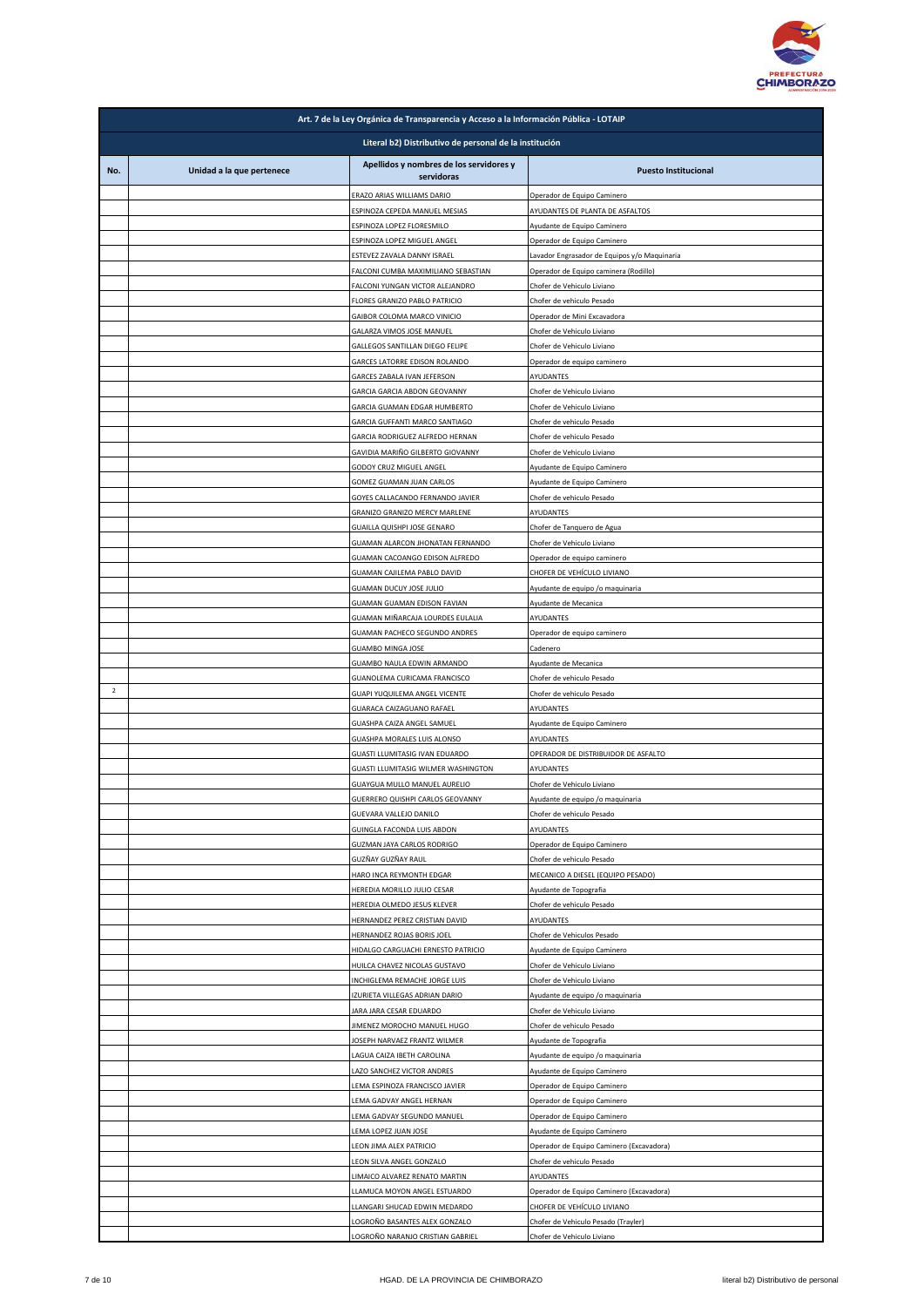

|     | Art. 7 de la Ley Orgánica de Transparencia y Acceso a la Información Pública - LOTAIP |                                                                    |                                                                                                       |  |
|-----|---------------------------------------------------------------------------------------|--------------------------------------------------------------------|-------------------------------------------------------------------------------------------------------|--|
|     | Literal b2) Distributivo de personal de la institución                                |                                                                    |                                                                                                       |  |
| No. | Unidad a la que pertenece                                                             | Apellidos y nombres de los servidores y<br>servidoras              | <b>Puesto Institucional</b>                                                                           |  |
|     |                                                                                       | OZADA CALDERON MARLON JULIO                                        | Chofer de Vehiculo Liviano                                                                            |  |
|     |                                                                                       | MADRID AGUILAR SERGIO EDISON                                       | Chofer de Vehiculo Liviano                                                                            |  |
|     |                                                                                       | MAIGUA CHACHA HUGO FERNANDO                                        | Chofer de Vehiculo Liviano                                                                            |  |
|     |                                                                                       | MALAN POMAINA FRANCISCO<br>MALCA TELENCHANO KLEVER                 | Ayudante de equipo /o maquinaria<br>Operador de Equipo Caminero                                       |  |
|     |                                                                                       | MALDONADO VELOZ LUIS FERNANDO                                      | Chofer de Vehiculo Liviano                                                                            |  |
|     |                                                                                       | MARIÑO MERINO JORGE LUIS<br>MARROQUIN MUÑOZ MARCO SALVADOR         | Chofer de vehiculo Pesado<br>Chofer de Vehiculo Liviano                                               |  |
|     |                                                                                       | MARTINEZ CUVI MANUEL                                               | Chofer de vehiculo Pesado                                                                             |  |
|     |                                                                                       | MARTINEZ LUNA EDGAR DANILO                                         | OPERADOR DE PLANTA DE ASFALTOS                                                                        |  |
|     |                                                                                       | MARTINEZ ZAVALA MARIA SOFIA<br>MENDEZ CRUZ LUIS VICENTE            | AYUDANTES<br>Auxiliar de Servicios                                                                    |  |
|     |                                                                                       | MIRANDA SILVA ANGEL BERMOLIO                                       | Chofer de vehiculo Pesado                                                                             |  |
|     |                                                                                       | MORALES ATUPAÑA CESAR                                              | Chofer de vehiculo Pesado                                                                             |  |
|     |                                                                                       | MORALES MOROCHO JUAN<br>MOREANO MORENO JULIO RODRIGO               | Chofer de Vehiculo Liviano<br>Mecanico                                                                |  |
|     |                                                                                       | MOROCHO CHAVEZ CELSO RODRIGO                                       | Cadenero                                                                                              |  |
|     |                                                                                       | MOYON YAMBAY ALEX DARIO                                            | Ayudante de equipo /o maquinaria                                                                      |  |
|     |                                                                                       | MULLO YUQUILEMA MIGUEL<br>MULLO YUQUILEMA PEDRO                    | Operador Auto Tren Trailer<br>Chofer de vehiculo Pesado                                               |  |
|     |                                                                                       | MUÑOZ CAIZA HENRRY ABEL                                            | AYUDANTE DE EQUIPO / O MAQUINARIA (DISTRIBUIDOR DE ASFALTO)                                           |  |
|     |                                                                                       | MUÑOZ GRANIZO DENNIS PAUL                                          | Ayudante de equipo /o maquinaria                                                                      |  |
|     |                                                                                       | MUÑOZ TAGUA ANDRES<br>MUYULEMA TENEGUZÑAY MILTON JORGE             | Operador de Equipo Caminero<br>Chofer de Vehiculo Liviano                                             |  |
|     |                                                                                       | NAULA DELGADO DAVID EDUARDO                                        | Cadenero                                                                                              |  |
|     |                                                                                       | NAULA MONTALEZA ROSARIO GABRIELA                                   | AYUDANTES                                                                                             |  |
|     |                                                                                       | NAUYA CAIN MARCO ALONSO<br>NAVAS SAUCE JHORDAN BRANDON             | CHOFER DE VEHICULO PESADO<br>Ayudante de Equipo Caminero                                              |  |
|     |                                                                                       | NINABANDA GUAMAN CHRISTIAN JAVIER                                  | Ayudante de Equipo Caminero                                                                           |  |
|     |                                                                                       | NINABANDA MOROCHO CLIMACO BENEDIGTO<br>NINABANDA ORTIZ JUAN CARLOS | Operador de equipo caminero-Bulldozer                                                                 |  |
|     |                                                                                       | NINABANDA TENEMAZA JOSE LUIS                                       | Operador de equipo caminero<br>Operador de Excavadora                                                 |  |
|     |                                                                                       | OLEAS BAQUERO PATRICIO WENCESLAO                                   | Chofer de Vehiculo Liviano                                                                            |  |
|     |                                                                                       | OÑA ZARATE MERWIN OSWALDO<br>OÑATE GAVIDIA WILSON OSWALDO          | Chofer de Vehiculo Liviano<br>Mecánico                                                                |  |
|     |                                                                                       | OROZCO BETUN WILLIAM ALFONSO                                       | Ayudante de Equipo Caminero                                                                           |  |
|     |                                                                                       | ORREGO AGUIRRE DIEGO                                               | Ayudante de Equipo Caminero                                                                           |  |
|     |                                                                                       | ORTIZ ORTIZ SANTIAGO<br>PADILLA BONILLA ADOLFO ORLANDO             | Operador de Equipo caminera (Rodillo)<br>Operador de Equipo Caminero                                  |  |
|     |                                                                                       | PADILLA DOMINGUEZ ANGEL ANDRES                                     | AYUDANTE DE EQUIPO CAMINERO                                                                           |  |
|     |                                                                                       | PAGALO ASADOVAY JUAN                                               | Operadora de equipo caminero-Excavadora                                                               |  |
|     |                                                                                       | PAGUAY USHCA SEGUNDO ANTONIO<br>PALACIOS GAVILANES WALTER NOE      | OPERADOR DE EQUIPO CAMINERO<br>Chofer de Vehiculo Liviano                                             |  |
|     |                                                                                       | PAUCAR MILAN SEGUNDO RAUL                                          | Albañil                                                                                               |  |
|     |                                                                                       | PAUCAR TIAMA JHONATAN ALCIVAR<br>PEÑA SORNOZA WILLIAN GASTON       | Chofer de Vehículo Liviano<br>AYUDANTE DE EQUIPO / O MAQUINARIA                                       |  |
|     |                                                                                       | PEÑAFIEL RODRIGUEZ CARLOS ALBERTO                                  | Chofer de Vehiculo Liviano                                                                            |  |
|     |                                                                                       | PEREZ MONTERO NELSON JORGE                                         | Chofer de vehiculo Pesado                                                                             |  |
|     |                                                                                       | PEREZ ZAMBRANO RAMON WILFRIDO<br>PILATAXI HUARACA CARMEN ELINA     | Chofer de vehiculo Pesado<br>Cocinera                                                                 |  |
|     |                                                                                       | PILCO RAMOS JUAN ENRIQUE                                           | Ayudante de Equipo Caminero                                                                           |  |
|     |                                                                                       | PILCO SAGÑAY JOSE ANTONIO                                          | Albañil                                                                                               |  |
|     |                                                                                       | PINTA NAULA JAIME RAMIRO<br>PINTAG NAULA LUIS ALBERTO              | Operador de Rodillo<br>AYUDANTE DE EQUIPO / O MAQUINARIA TRAILER                                      |  |
|     |                                                                                       | PIRCA MARCATOMA JUAN LUIS                                          | Operador de Equipo Caminero                                                                           |  |
|     |                                                                                       | PROAÑO MORALES WILSON ENRIQUE                                      | Ayudante de Equipo Caminero                                                                           |  |
|     |                                                                                       | PUCHA RIOS MARCELO PAUL<br>PUETATE CLAVIJO LILIA FANNY             | Chofer de Vehiculo Liviano<br>Auxiliar de Archivo                                                     |  |
|     |                                                                                       | QUISHPE FLORES PAULO CESAR                                         | CHOFER DE VEHICULO PESADO                                                                             |  |
|     |                                                                                       | QUISHPE QUISHPE WILSON JAVIER                                      | Ayudante de equipo /o maquinaria                                                                      |  |
|     |                                                                                       | QUISHPI JUAN MANUEL<br>QUISIGUIÑA QUISHPE OCTAVIO                  | Cadenero<br>Chofer de Vehiculo Liviano                                                                |  |
|     |                                                                                       | REA OTAÑEZ JULIO ENRIQUE                                           | Chofer de Vehiculo Liviano                                                                            |  |
|     |                                                                                       | REINO LOPEZ MANUEL<br>REINOSO NIAMA OMAR ALEJANDRO                 | Ayudante de Maquinaria/a Auxiliar de Servicios<br>AYUDANTE DE EQUIPO / O MAQUINARIA (RETROEXCAVADORA) |  |
|     |                                                                                       | REMACHE CHANGO EDI MARIO                                           | Auxiliar de Bodega                                                                                    |  |
|     |                                                                                       | REMACHE DAQUILEMA PEDRO                                            | Ayudante de Equipo Caminero                                                                           |  |
|     |                                                                                       | RIVERA ROMERO RICARDO RAUL<br>RODRIGUEZ VASCONEZ RODRIGO ANTONIO   | Ayudante de Equipo Caminero<br>Chofer de Vehiculo Liviano                                             |  |
|     |                                                                                       | ROMERO ERAZO HUGO RODRIGO                                          | Chofer de Vehiculo Liviano                                                                            |  |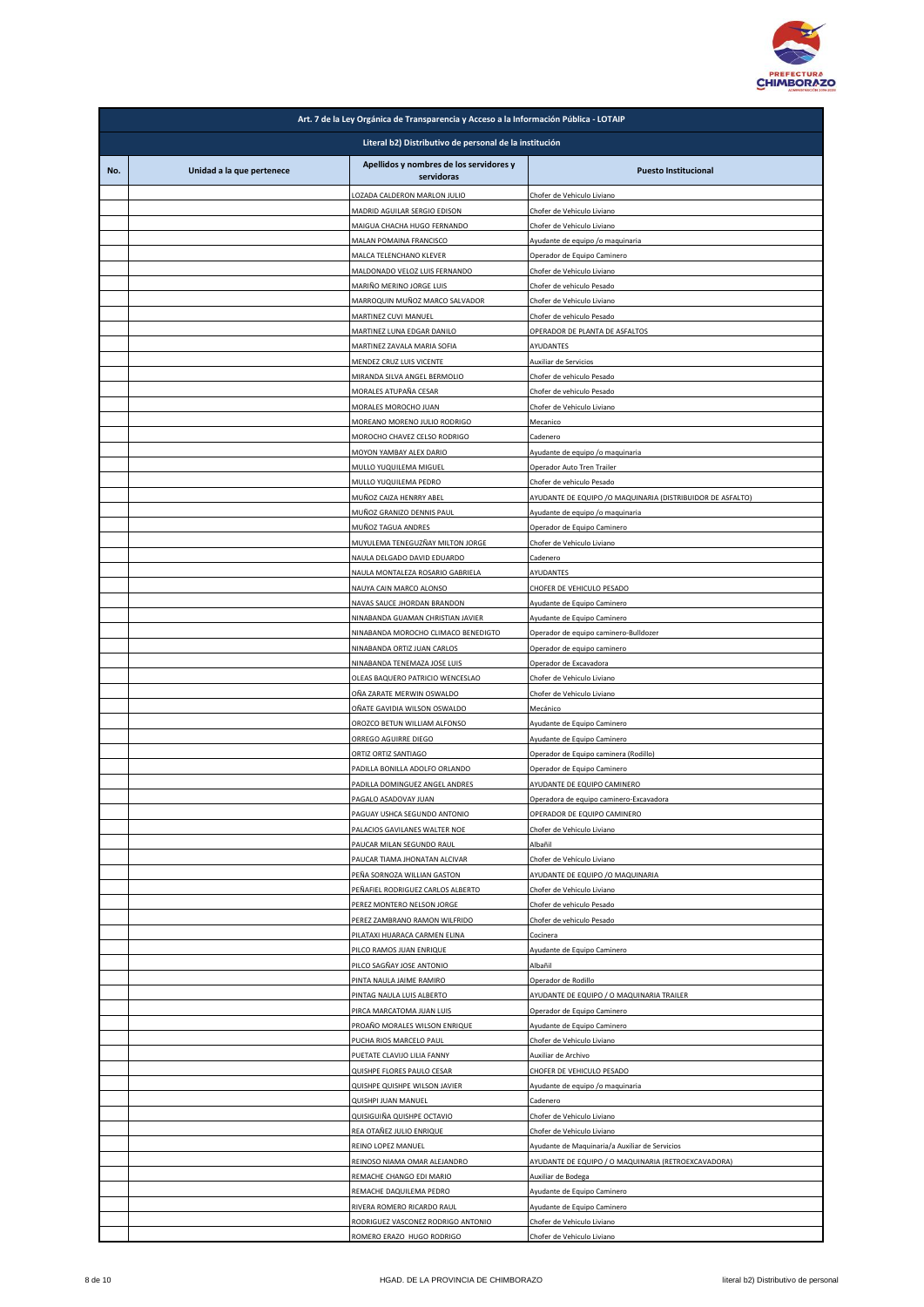

|     | Art. 7 de la Ley Orgánica de Transparencia y Acceso a la Información Pública - LOTAIP |                                                                        |                                                                                             |  |
|-----|---------------------------------------------------------------------------------------|------------------------------------------------------------------------|---------------------------------------------------------------------------------------------|--|
|     | Literal b2) Distributivo de personal de la institución                                |                                                                        |                                                                                             |  |
| No. | Unidad a la que pertenece                                                             | Apellidos y nombres de los servidores y<br>servidoras                  | <b>Puesto Institucional</b>                                                                 |  |
|     |                                                                                       | ROMERO PEAZA ANGEL JOFRE                                               | Aguatero - Bocatomero                                                                       |  |
|     |                                                                                       | ROMERO ZABALA JORGE GUSTAVO<br>ROSERO MARTINEZ DIEGO FERNANDO          | Chofer de vehiculo Pesado<br>AYUDANTES DE PLANTA DE ASFALTOS                                |  |
|     |                                                                                       | ROSERO VELASTEGUI JORGE MIGUEL                                         | Chofer de Vehiculo Liviano                                                                  |  |
|     |                                                                                       | RUILOVA PEÑAFIEL RAUL ROBERTO                                          | Chofer de Vehiculo Liviano                                                                  |  |
|     |                                                                                       | RUIZ CAMPOVERDE CARLOS GUSTAVO<br>RUIZ RIOFRIO BYRON DAMIAN            | Chofer de Vehiculo Liviano<br>Soldador                                                      |  |
|     |                                                                                       | SAGNAY ILLAPA LUIS MANUEL                                              | Ayudante de Equipo Caminero                                                                 |  |
|     |                                                                                       | SALAZAR GAVILANEZ ANA NATALIA                                          | <b>Expendedor Comisariato</b>                                                               |  |
|     |                                                                                       | SANCHEZ LLANGA VICTOR MANUEL<br>SANCHEZ OROZCO FABIAN PAUL             | Chofer de Vehículo Liviano<br>Ayudante de Equipo Caminero                                   |  |
|     |                                                                                       | SANCHEZ PALTAN MARIA ANGELA                                            | AYUDANTES                                                                                   |  |
|     |                                                                                       | SANCHEZ TUAPANTA IVAN MARCELO<br>SANCHEZ TUAPANTA JORGE HERNAN         | CHOFER DE VEHÍCULO LIVIANO                                                                  |  |
|     |                                                                                       | SANTILLAN AGUIRRE ANGEL RAUL                                           | Ayudante de Equipo Caminero<br>Ayudante de Equipo Caminero                                  |  |
|     |                                                                                       | SANTILLAN CHAVEZ MARCO VINICIO                                         | Despachor de Combustible                                                                    |  |
|     |                                                                                       | SASHQUI NANCY DEL ROCIO<br>SATAN CARRASCO JORGE ALFONSO                | AYUDANTE DE EQUIPO /O MAQUINARIA<br>AYUDANTE DE EQUIPO / O MAQUINARIA (DENSIMETRO NUCLEAR)) |  |
|     |                                                                                       | SAUCE GUAMAN SEGUNDO MARTIN                                            | AYUDANTE DE EQUIPO CAMINERO                                                                 |  |
|     |                                                                                       | SAYAY SOQUE JOSE MANUEL                                                | AYUDANTE DE ASFALTOS                                                                        |  |
|     |                                                                                       | SIGCHO MOCHA MIGUEL<br>SILVA CALDERON DENNYS ANTONIO                   | Chofer de vehiculo Pesado<br>Chofer de Vehiculo Liviano                                     |  |
|     |                                                                                       | SINCHI YAGUACHI GREGORIO                                               | Chofer de vehiculo Pesado                                                                   |  |
|     |                                                                                       | SOLANO CALVACHI JIMMY PAUL                                             | Mecánico                                                                                    |  |
|     |                                                                                       | SOLIS AVALOS JUAN RICARDO<br>SORIA FALCONI JORGE LUIS                  | Ayudante de Equipo Caminero<br>Electricista                                                 |  |
|     |                                                                                       | SOTO CALLE LENIN SANTIAGO                                              | AYUDANTES                                                                                   |  |
|     |                                                                                       | TADAY LLUMI JOSE FRANCISCO                                             | Aguatero - Bocatomero                                                                       |  |
|     |                                                                                       | TAMAYO MAGGI JOSE ROLANDO<br>TANQUEÑO COLCHA CARLOS EFRAIN             | AYUDANTE DE EQUIPO / O MAQUINARIA (TANQUERO DE COMBUSTIBLE)<br>Ayudante de Equipo Caminero  |  |
|     |                                                                                       | TAPIA SANCHEZ JORGE ROSENDO                                            | Ayudante de Equipo Caminero                                                                 |  |
|     |                                                                                       | TENE MULLO HECTOR LEONIDAS                                             | Ayudante de Topografia                                                                      |  |
|     |                                                                                       | TENECELA CUENTA MANUEL ORLY<br>TENELEMA GUAIRACAJA FLAVIO HORACIO      | AYUDANTES<br>Ayudante de Mecanica                                                           |  |
|     |                                                                                       | TENEMAZA HEREDIA JAIME RODRIGO                                         | Operador de equipo caminero- Retroexcavadora                                                |  |
|     |                                                                                       | TENEMAZA HEREDIA MARIO TARQUINO                                        | Operadora de equipo caminero-Excavadora                                                     |  |
|     |                                                                                       | TENEMAZA SAMANIEGO MARIO JAVIER<br>TENEMAZA SAQUISILI SEGUNDO SANTIAGO | Ayudante de Equipo Caminero<br>Operador de Equipo Caminero                                  |  |
|     |                                                                                       | TENEMAZA TENAMAZA SEGUNDO SEBASTIAN                                    | Operador de Equipo Caminero                                                                 |  |
|     |                                                                                       | TENESACA CHARCO MANUEL HUGO<br>TIGSE USHIÑA BYRON EDUARDO              | AYUDANTES<br>AYUDANTES                                                                      |  |
|     |                                                                                       | TORRES MALDONADO EDWIN YASMANY                                         | Chofer de vehiculo Pesado                                                                   |  |
|     |                                                                                       | TORRES PARRA MARLON FERNANDO                                           | Ayudante de equipo /o maquinaria                                                            |  |
|     |                                                                                       | TORRES VALLEJO CRISTIAN OMAR<br>TORRES VALLEJO LENIN MARCELO           | Ayudante de Mecanica<br>CHOFER DE VEHÍCULO LIVIANO                                          |  |
|     |                                                                                       | TORRES YANGOL HERIBERTO RUBEN                                          | AYUDANTES                                                                                   |  |
|     |                                                                                       | TUQUINGA PINDUISACA DIEGO FERNANDO                                     | AYUDANTE DE EQUIPO CAMINERO                                                                 |  |
|     |                                                                                       | ULLOA PEÑAFIEL JUAN PABLO<br>URQUIZO LEON JOSELITO AMADOR              | AYUDANTES DE PLANTA DE ASFALTOS<br>Chofer de Vehiculo Liviano                               |  |
|     |                                                                                       | USCA TIUQUINGA DIEGO ARMANDO                                           | AYUDANTES                                                                                   |  |
|     |                                                                                       | USHCA TENESACA JUAN ELIAS<br>UVIDIA PARRA NAHIN REMIGIO                | Ayudante de Maquinaria                                                                      |  |
|     |                                                                                       | VACA PEÑAFIEL ALVARO STALIN                                            | AYUDANTES<br>Cadenero                                                                       |  |
|     |                                                                                       | VALDIVIEZO CACEREZ MANUEL JESUS                                        | Chofer de Vehiculo Liviano                                                                  |  |
|     |                                                                                       | VALLEJO BAYAS ORLANDO MAURICIO<br>VASCO MIRANDA CARLOS SANTIAGO        | ELECTROMECANICO<br>Chofer de Vehiculo Liviano                                               |  |
|     |                                                                                       | VASCONEZ ARIAS CESAR ENRIQUE                                           | Chofer de Vehiculo Liviano                                                                  |  |
|     |                                                                                       | VASQUEZ BERMEO JOSE MARCELO                                            | Operador de Equipo Caminero                                                                 |  |
|     |                                                                                       | VELARDE GORTAIRE JUAN MANUEL<br>VELASCO CURIPALLO SERGIO MARCELO       | AYUDANTES<br>Chofer de vehiculo Pesado                                                      |  |
|     |                                                                                       | VELOZ HERNANDEZ IRVIN PAUL                                             | AYUDANTES                                                                                   |  |
|     |                                                                                       | VILEMA COLCHA MARCO ROGELIO                                            | AYUDANTE DE EQUIPO / O MAQUINARIA (TANQUERO DE COMBUSTIBLE)                                 |  |
|     |                                                                                       | VILLA BURGOS LUIS EDUARDO<br>VILLA ROMERO SEGUNDO EDUARDO              | AYUDANTES DE PLANTA DE ASFALTOS<br>CHOFER DE VEHICULO PESADO                                |  |
|     |                                                                                       | VILLA TIPAN SEGUNDO VICTOR                                             | Operador de Equipo Caminero (Tractor Buldozer)                                              |  |
|     |                                                                                       | VILLA VILLA MARCO VINICIO                                              | Chofer de Volqueta                                                                          |  |
|     |                                                                                       | VILLAGOMEZ ARGUELLO IVAN MARCELO<br>VIMOS YAGUACHI MARCO VINICIO       | Chofer de vehiculo Pesado<br>Ayudante de equipo /o maquinaria                               |  |
|     |                                                                                       | VINUEZA AREVALO VICTOR DANIEL                                          | Lavador Engrasador                                                                          |  |
|     |                                                                                       | VINUEZA MORA WASHINGTON STALIN                                         | Operador Auto Tren Cama Baja - Trailer                                                      |  |